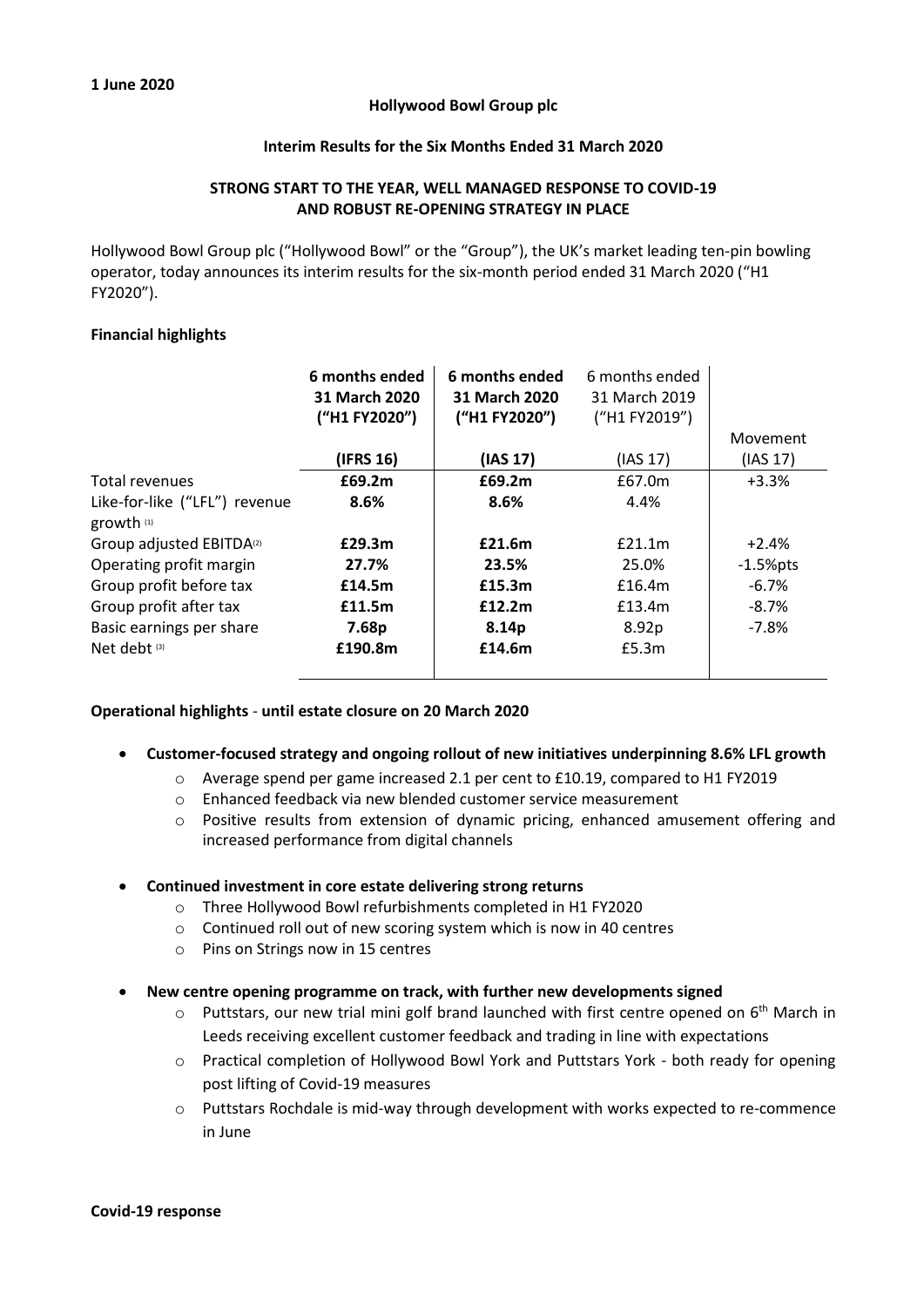• **Management acted quickly and effectively to support the welfare of team members and customers** 

- o Extensive cleaning and social distancing measures in the lead up to Government lockdown
- o Close-down plans prepared in advance and executed with minimal disruption for customers and team members
- o All discretionary spend was suspended

# • **A number of mitigating activities to strengthen balance sheet and preserve cash**

- $\circ$  £10.5m net proceeds raised via a successful placing completed on 17 April 2020
- $\circ$  Covenants on the debt facility have been waived or amended up to the first half of FY2021
- o £10m extension to the RCF provided by Lloyds Bank under the terms of the Government Coronavirus Large Business Interruption Loan Scheme ("CLBILS")
- $\circ$  In addition to the management actions taken to preserve liquidity, the Board announced on 2 April 2020 that it does not intend to declare an interim ordinary dividend

# • **Robust reopening strategy in place**

- $\circ$  Social distancing in-centre customer journey developed to include only using alternate lanes, pre-booking only for peak periods, queue control measures, increased distance between bar and diner tables and operational amusements machines
- $\circ$  Anew visual guidance campaign "Have Fun Play Safe" to educate and encourage customer distancing
- $\circ$  Comprehensive safety, cleaning, operational protocols and daily health monitoring developed for team members
- o Reduced opening hours for off-peak periods and revised rotas to support new operational measures
- o Reduced food and drink menu (also available as pre-booked options) to simplify operational delivery
- $\circ$  Re-launch marketing programme created to include digital advertising, CRM campaigns and website pre visit information

## **Stephen Burns, Chief Executive Officer of Hollywood Bowl commented:**

"We are very pleased with the strong financial and operational performance achieved in the first half, including the positive reaction to our new mini golf concept Puttstars, up until the impact of Covid-19 began to take effect. Since the estate shutdown, we have taken a number of mitigating actions to preserve cash, further strengthen our balance sheet and to ensure we are as well positioned as we can be for when it is possible to reopen. Prior to closing our centres, we had put in place a number of measures for our customers and teams' safety. Our priority is to make sure that, once we reopen, our teams and customers can enjoy our unique leisure experience once again while feeling reassured that we will be taking every possible precaution for their health and continued welfare. We remain confident in the long-term strength of our business model and our ability to deliver our simple customer focused growth strategy."

3. Net debt under IAS 17 is defined as bank borrowings from bank facilities (£30.25m) excluding issue costs, less cash and cash equivalents (£15.64m). Under IFRS 16 finance leases (£176.2m) are included in the net debt calculation.

## **Enquiries:**

## **Hollywood Bowl Group**

Stephen Burns, Chief Executive Officer Laurence Keen, Chief Financial Officer Mat Hart, Chief Marketing and Technology Officer via Tulchan Communications

<sup>1.</sup> LFL revenue is defined as total revenue excluding any new centre openings from the current financial year until they are LFL (H1 FY2020: £1.9m), closures since the same reporting period in the prior year (H1 FY2019: £0.0m) and any closure period impacted by Covid-19 from 16<sup>th</sup> March (H1 FY2020: £0.8m, H1 FY2019: £5.7m) and is used as a key measure of constant centre growth.

<sup>2.</sup> Group adjusted EBITDA (earnings before interest, tax, depreciation and amortisation) reflects the underlying trade of the overall business and excludes any one-off benefits (VAT rebates for prior years) and costs. It is calculated as statutory operating profit plus depreciation, amortisation, loss on disposal of property, right-of-use assets, plant and equipment and software, and any exceptional costs. It is management's view that these are non-recurring benefits and costs. The reconciliation to operating profit is set out below in this section of this announcement.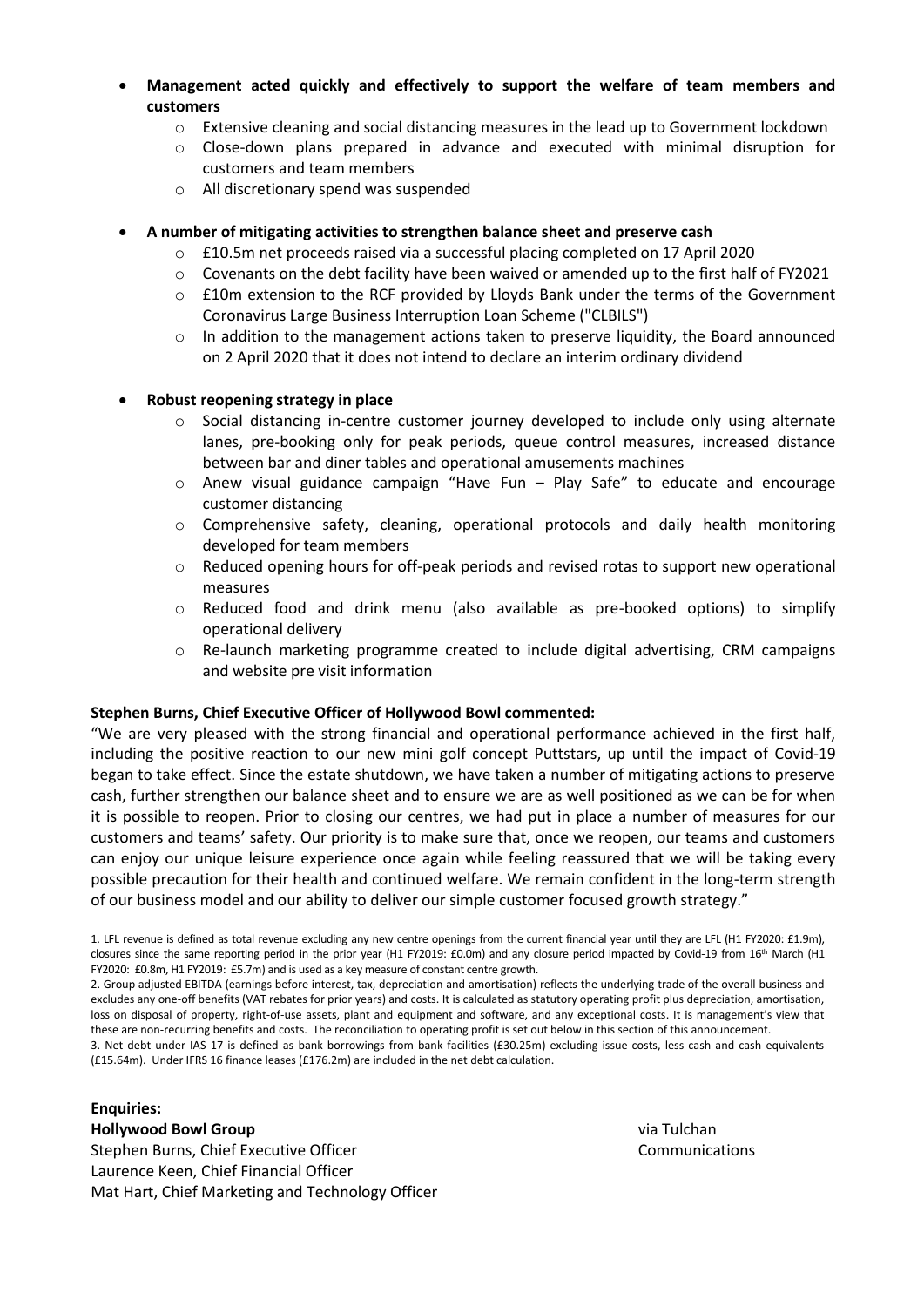# **Tulchan Communications**

James Macey White Elizabeth Snow Amber Ahluwalia

## **Notes to Editors:**

Hollywood Bowl Group is the UK's leading ten-pin bowling operator, with a high-quality portfolio of 61 centres operating under the Hollywood Bowl, AMF and Puttstars (mini golf) brands. The Group specialises in operating large (averaging 28,686 sq. ft), high quality bowling and mini golf centres, predominantly located in out of town multi-use leisure parks (typically co-located with cinema and casual dining sites) and large retail parks. The centres are designed to offer a complete family entertainment experience with each centre offering bowling lanes or mini golf courses, on-site dining, licensed bars, and state-of-the-art family amusement areas.

## **CHIEF EXECUTIVE OFFICER REVIEW**

Our strong financial and operational performance for the first six months of the financial year was brought to a halt by the unprecedented environment we currently find ourselves in. Excluding the weeks from 16 March to the 31 March 2020 that were significantly impacted by the introduction of social distancing and lockdown measures, LFL revenue grew by 8.6 per cent. Total revenues grew by 3.3 per cent in the first half, driven by the successful execution of our customer led operating model.

During the period, we continued to improve the overall quality of the estate, through new centre openings, refurbishments, innovation and investment in technology. The very first Puttstars mini golf centre opened its doors in Leeds in early March and we also reached the practical completion phase of the new Hollywood Bowl centre and new Puttstars centre in York. We got half-way through the completion of Puttstars Rochdale, as well as securing two other fantastic locations for new Hollywood Bowl centres in Bracknell and Reading, further bolstering the pipeline of new openings, with ten now scheduled to open over the next four years.

Post the adoption of IFRS 16, profit before tax reduced by £1.9m to £14.5m compared to the corresponding period in the prior year. Constant centre EBITDA, on a pre-IFRS 16 basis, grew by 1.2 per cent in H1 FY2020, and was impacted by the UK Government's nationwide social distancing measures during the latter part of March. To the end of February 2020, constant centre EBITDA, on a pre-IFRS 16 basis, grew by 12.1 per cent to an average of £832,000 per centre. As we continued with our investment strategy, capital expenditure in the period was up from £8.6m in H1 FY2019, to £10.7m in H1 FY2020. The continued rollout of Pins on Strings, our new scoring system as well as new centres, accounted for the investment increase year on year. Along with the strong cash generated from operations of £12.2m, this left a cash balance at the end of the period of £15.6m and a net debt position (before leases) of £14.6m.

## **Covid-19 response**

Management acted with pace and urgency to comply with the government led restrictions, protect the health and safety of our team and customers and to conserve cashflow. The business remains focused on mitigating the impact of the crisis over the coming months.

Our initial focus was on closing and securing our properties and reassuring our team, a team I would like to take this opportunity to thank for their incredible hard work and dedication over the first half of our financial year. On the 20 March, all of our centres were closed at 7pm following the Government announcement that hospitality and leisure venues should close. We put in place a detailed closedown procedure in every centre, including deep cleans and stocking up on long life product for when centres are permitted to reopen.

1,922 of Group employees (98.6 per cent), were placed on furlough, whilst all discretionary spend was suspended, including pausing the new builds in York and Rochdale as well as the refurbishments that were on site.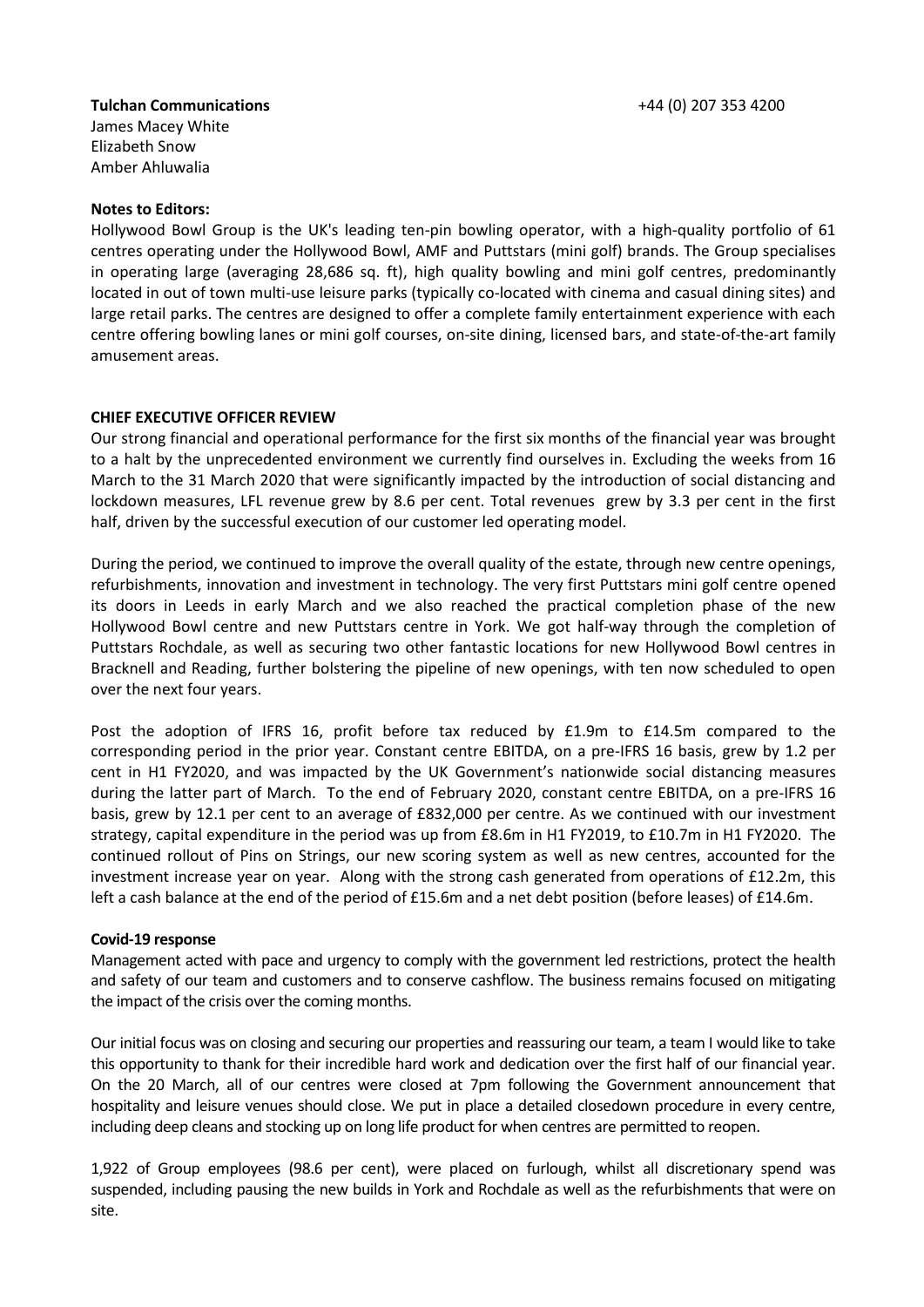Alongside participation in the Coronavirus Job Retention Scheme ("CJRS"), the Group is implementing a three-stage salary strategy to financially support employees, retain top talent and save cost. This includes a staged deferral of 20 per cent of salary for all working salaried staff, including executive and non-executive directors, and further reductions in the event that centres remain closed beyond August.

In response to the Covid-19 crisis, the business secured a new £10m revolving credit facility through the CLBILS, suspended the payment of the interim dividend and placed an additional 7,500,000 shares (raising net proceeds of £10.5m), all combining to raise the liquidity to remain in a strong financial position during this crisis and emerge well placed to continue on our growth trajectory.

Subsequent to our centre closures we have also taken the following steps to ensure our team members remain focused and engaged with the business:

- All of our team members received full pay for the first four weeks of lockdown
- After the first four weeks, all hourly team members received the furlough claim amount
- All furloughed salary team members received full pay for March, April and May, including all of our management trainees
- Weekly video remote training for our management teams has been introduced focused on team wellbeing and our re-opening operational plans
- A re-opening framework and associated protocols have been developed with detailed operating procedures that comply with social distancing guidance, ensure team member health and safety whilst also maintaining a fun and safe environment for our customers to enjoy.

We have also temporarily paused our refurbishments programme, construction on new builds, and having made payments to landlords for the March 2020 quarter, entered into negotiations with landlords to help maintain our strong financial position. Given the strong relationship with our landlords they have been very supportive, which will result in a significantly lower rent payment being made in the June quarter, with minimal amounts being deferred.

As a result of the above actions, the Group expects a monthly net cash burn of approximately £1.2m whilst centres remain closed.

## **Development of our property portfolio**

We completed the refurbishment of our centres in Sheffield, Rochester and Watford Woodside during the first half. The refurbishment of Sheffield included the installation of two extra lanes and the re-location of the Diner creating space for an enlarged and enhanced amusement offer. The trading performance up to 13 March was very encouraging and was on track to deliver a return in line with expectation.

We are currently on site in two existing centres and have detailed plans in place for two further Hollywood Bowl refurbishments and one AMF rebrand before the end of the financial year although our new on-site dates will be subject to government restrictions. The average return on investment from the most recent ten refurbishments / AMF rebrands is 47.3 per cent.

Despite the ongoing impact of Covid-19, we remain confident in our ability to continue to deliver at least our plan of an average of two new openings a year. Two new centres were signed during the period, in Reading and Bracknell, expanding our pipeline to 2024, with ten centres now secured to open over the next four years.

We were very proud to open the doors of our very first Puttstars mini golf centre in March, and whilst it was only open for a couple of weeks before being closed in line with the Government guidelines, we were delighted with the commercial performance, the customer feedback and the press interest. The new technology we have built is working well; the bespoke scoring system, gamification and digital journey combine to offer a truly differentiated experience in the mini golf sector, and we look forward to reopening the Leeds centre in July subject to Government guidance, to continue the trial.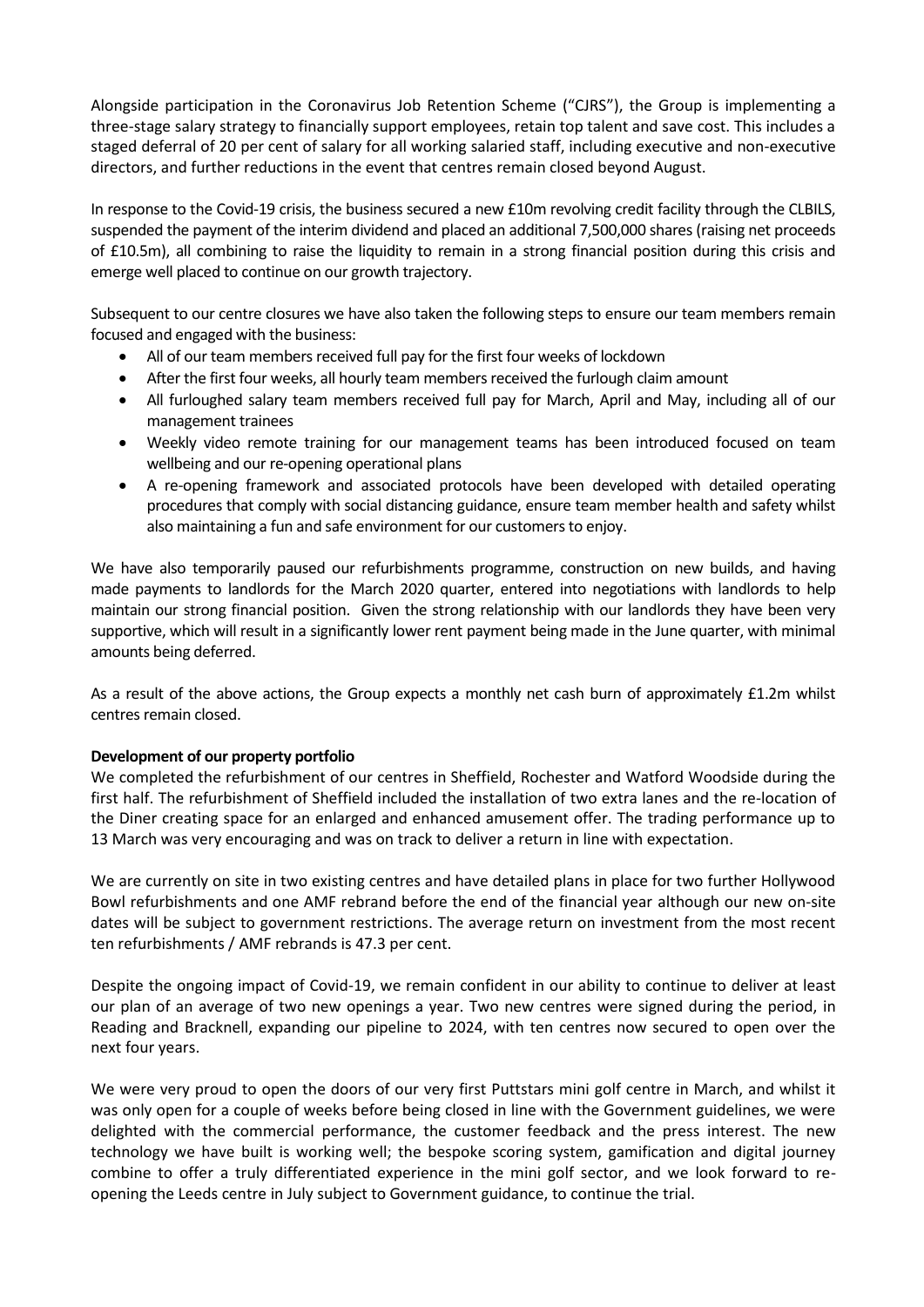The second Puttstars trial centre in York is in the final stages of practical competition and will open at the same time as the new Hollywood Bowl in York in July, subject to the lifting of government restrictions.

The final Puttstars trial centre in Rochdale is in the middle of its development and following discussions with the landlords, the rent-free period originally negotiated has been extended, with rent being due no earlier than from when the centre is able to open.

### **Like-for-like growth**

LFL sales grew 8.6 per cent during the first half of the financial year, with all revenue lines showing sales growth on the comparative period last year.

LFL game volumes were up 6.4 per cent as more customers came to enjoy our unique leisure experience in modern, well invested environments. Whilst external factors that can have a meaningful impact on customer demand were in our favour during the peak trade periods, our team worked very hard to capitalise on the increased demand, growing spend per game in all areas of our business.

LFL spend per game showed growth of 2.1 per cent on an LFL basis in the period, up from £9.86 in H1 FY2019 to £10.07 in H1 FY2020, whilst total spend per game increased by 4.1 per cent to £10.19 in H1 FY2020.

Whilst all ancillary revenue lines showed growth on a like for like basis, amusement spend per game grew above expectations at 11.6 per cent during the half. We have continued the roll out of the Play for Prizes redemption offer, that is now in 58 of our 61 centres, as well as installing a number of the latest video experiences and coin operated virtual reality offers in selected centres, keeping the offering fresh, relevant and easy to play. All centres now benefit from contactless technology on the change machines and higher price point attractions, further removing barriers to play for our customers.

## **Initiatives and Innovation**

Our roll out of the new version of Pins on Strings continued, with installations in three centres during the half as we continue to execute the strategy of introducing the technology to those centres that have machines nearing the end of their useful economic life, as well as installing the technology into our new centre openings and locations where recruitment and retention of technicians proves challenging. Plans are in place to install the concept into three more centres in the second half of the year with plans for an average of eight centres benefiting from a Pins on Strings install per year going forward.

Our sector leading CRM and digital capability has continued to be very successful for both customer acquisition and in centre engagement. The Hollywood Bowl website saw further updates in February improving the user experience and supporting an increase in online purchases versus the same period last year.

Our in-centre digital experience has been further enhanced, 17 centres received the new scoring system with 66% of the estate now benefiting from the technology. Following successful trials of the new dynamic digital signage and digital leader boards, all future refurbishments and re-brands will have this technology installed.

## **Outlook**

We were very pleased with the first five months of this financial year with game volumes up, spend per game in growth and a very healthy pipeline of revenue generating capital projects.

Due to our highly cash generative business model and following a very successful trading period prior to the Covid-19 restrictions, the Group's balance sheet is strong and we enjoy good relationships with our customers and team members meaning we have entered this period of disruption in a strong financial position. The activity taken throughout this period of disruption means the Group is well placed to resume its growth strategy and act on any potential strategic organic and non-organic opportunities to strengthen the business.

We remain fully committed to our simple but effective growth strategy in the medium term and we are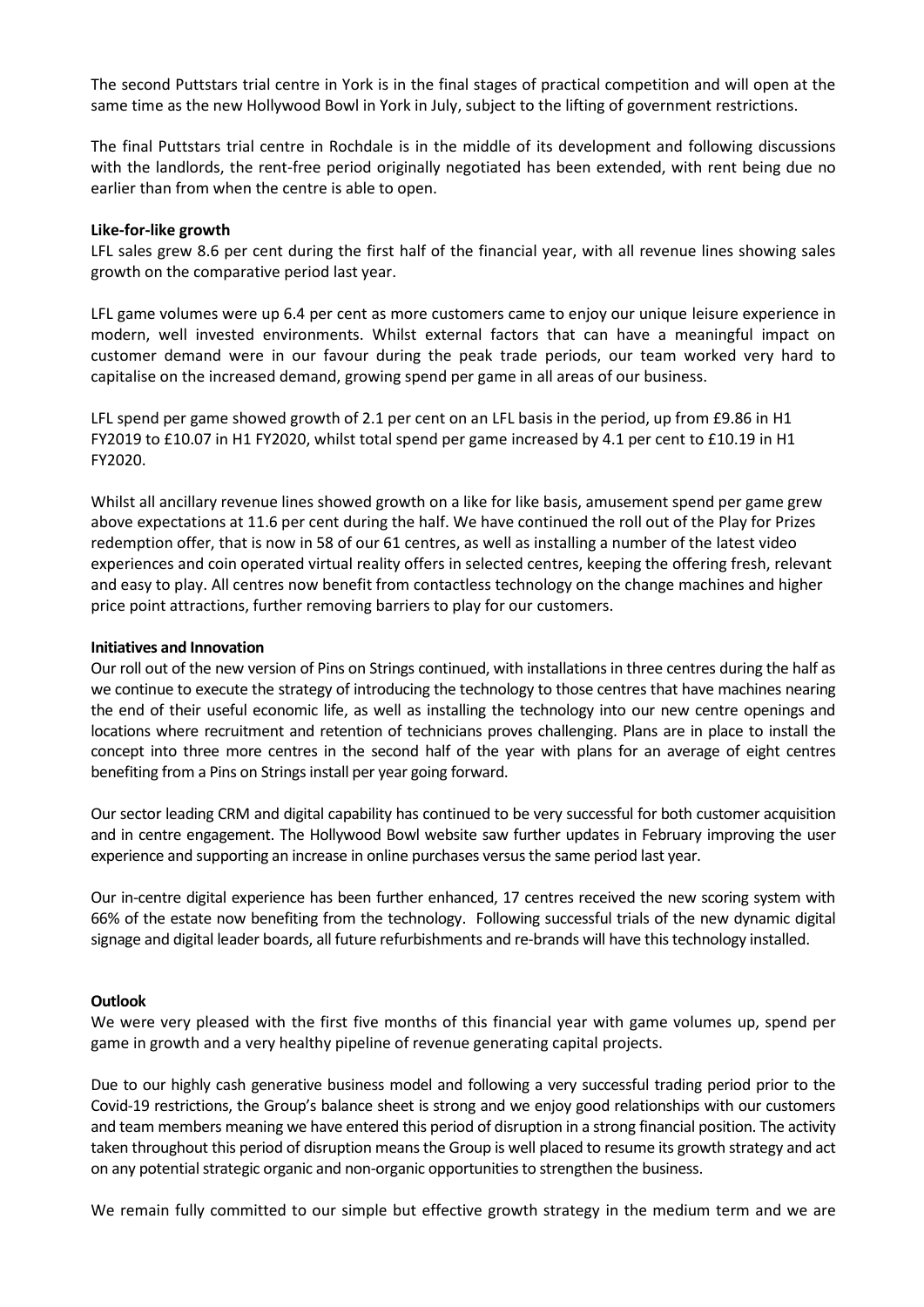pleased with the progress we made during the period prior to the Covid-19 lockdown. We remain well positioned for growth with our new centre opening programme and the development of our new indoor leisure mini golf concept Puttstars. The continual improvement of the existing estate through our ongoing refurbishment programme and investment in customer innovation and new technology remains a key component of our strategy to grow like-for-like revenue.

We remain very confident in our business model, and believe that we are well placed to successfully reopen our centres initially in a capacity restricted environment and as we start to emerge more fully from this crisis, to capitalise on the pent up demand for out of home leisure experiences, and return to a growth trajectory.

## **Stephen Burns**

**Chief Executive Officer** 1 June 2020

### **FINANCE REVIEW**

Group Financial Results

|                                                          | H1 FY2020<br>(IFRS 16) | H1 FY2020<br>(IAS 17) | H1 FY2019<br>(IAS 17) | Movement<br>(IAS 17) |
|----------------------------------------------------------|------------------------|-----------------------|-----------------------|----------------------|
| Revenue                                                  | £69.2m                 | £69.2m                | £67.0m                | $+3.3%$              |
| Gross profit                                             | £59.3m                 | £59.3m                | £57.5m                | $+5.3%$              |
| Gross profit margin                                      | 85.6%                  | 85.6%                 | 85.9%                 | $-0.3%$ pts          |
| Administrative expenses                                  | £40.1m                 | £43.0m                | £40.8m                | $+5.4%$              |
| Group adjusted EBITDA <sup>(1)</sup>                     | £29.3m                 | £21.6m                | £21.1m                | $+2.4%$              |
| Group profit before tax                                  | £14.5m                 | £15.3m                | £16.4m                | $-11.7%$             |
| Free cash flow $(2)$                                     | £5.2m                  | £5.2m                 | £9.3m                 | $-43.9%$             |
| Group expansionary capital<br>expenditure <sup>(3)</sup> | £6.1m                  | £6.2m                 | £4.6m                 | $+32.3%$             |
| Average spend per game                                   | £10.19                 | £10.19                | £9.79                 | $+4.1%$              |

1. Group adjusted EBITDA (earnings before interest, tax, depreciation and amortisation) reflects the underlying trade of the overall business and excludes any one-off benefits (VAT rebates for prior years) and costs. It is calculated as statutory operating profit plus depreciation, amortisation, loss on disposal of property, right-of-use assets, plant and equipment and software, and any exceptional costs. It is management's view that these are non-recurring benefits and costs. The reconciliation to operating profit is set out below in this section of this announcement. 2. Free cash flow is defined as net cash flow pre dividends.

3. Group expansionary capital expenditure includes all capital on new centres, refurbishments and rebrands only.

Total revenue for the first half of FY2020 grew by 3.3 per cent to £69.2m (FY2019 H1: £67.0m). This was impacted by the Covid-19 lockdown which resulted in all centres closing on 20<sup>th</sup> March, although the revenue impact was seen from 16<sup>th</sup> March as the government advised against social gatherings. Total revenue growth to the end of February 2020 was 12.5 per cent.

LFL revenue growth, which excludes any closure periods, was 8.6 per cent.

Despite the estate closure in March, Group adjusted EBITDA, on an IAS 17 basis, was up 2.4 per cent to £21.6m, whilst operating profit, also on an IAS 17 basis, was marginally down, at £16.3m.

## **Growth drivers**

Whilst we are very disappointed to have had to close centres during the first half, we are extremely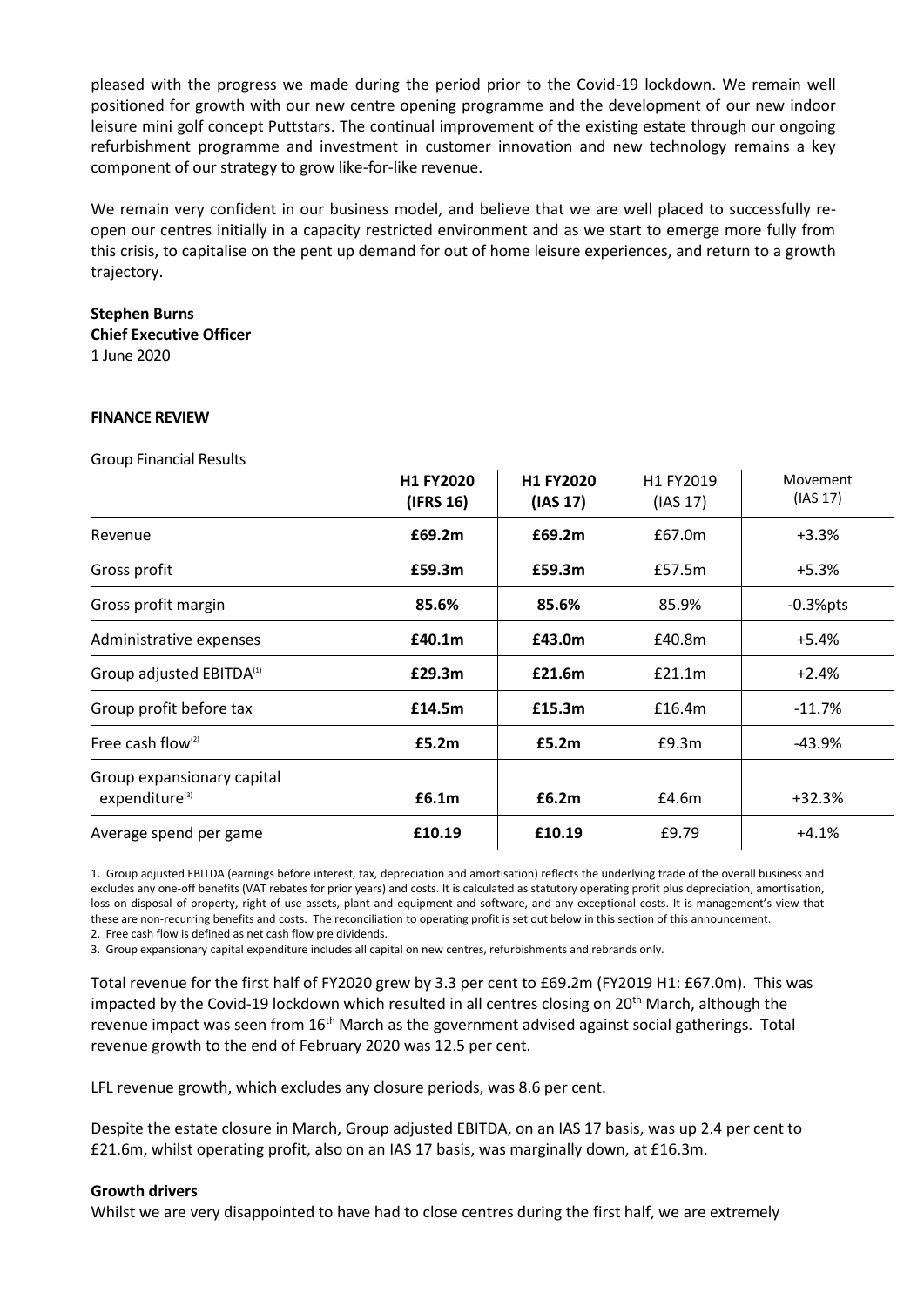pleased to have delivered a record first half sales performance over the six months to 31 March 2020 and continue to be encouraged by the LFL performance of our core estate as well as our invested centres, both refurbished and new.

The total 3.3 per cent revenue growth was driven through LFL revenue growth of 8.6 per cent, new centres contributing 2.9 per cent growth, netted down by the closedown and Covid-19 period impacting from  $16<sup>th</sup>$ March, of 7.4 per cent.

LFL revenue is defined as total revenue excluding any new centre openings from the current financial year until they are LFL (H1 FY2020: £1.9m), closures since the same reporting period in the prior year (H1 FY2019: £0.0m) and any closure period impacted by Covid-19 from 16 March (H1 FY2020: £0.8m, H1 FY2019: £5.7m) and is used as a key measure of constant centre growth.

LFL game volumes were up year on year by 6.4 per cent, and we continued to see the benefit of our dynamic pricing model with an increase of 2.1 per cent in LFL spend per game.

## **Gross margin**

Gross profit margin was in line with management expectations at 85.6 per cent (H1 FY2019: 85.9 per cent). This marginal decline is all due to the strong amusement revenue performance, whilst combined diner and bar gross profit per cent was marginally ahead of the same period last year, at 72.1 per cent (H1 FY2019: 71.8 per cent). Our continued focus on gross profit has seen it grow to a record first half of £59.3m, up 3.0 per cent, from £57.5m in the period to 31 March 2019.

## **Administrative expenses**

Administrative expenses, on an IAS 17 basis, were £43.0m, an increase of £2.2m (5.4 per cent) on the corresponding period in the prior year, is primarily due to an increase in property costs of £0.9m and depreciation of £0.9m.

Excluding property lease assets depreciation, the depreciation charge increased from 6.3% of revenue (£4.2m) in H1 FY2019 to 7.4% of revenue (£5.1m) in H1 FY2020, as a result of the continued capital investment programme including new centres, refurbishments and centre scoring technology rollout. Post the adoption of IFRS 16, depreciation has increased as a percentage of revenue from 6.3% (£4.2m) in H1 FY2019 to 14.2% (£9.9m) in H1 FY2020.

Centre employee costs were £12.7m for the six-month period to 31 March 2020, an increase of £0.1m on an overall Group basis on the same period in the prior year. This has benefited from a nine-day period of CJRS credit, £0.4m, for March 2020. Excluding this, employee costs would have increased by £0.5m in H1 FY2020.

Following the adoption of IFRS 16, administrative expenses exclude property rents and include the depreciation of property right-of-use assets. On this statutory basis, administrative expenses decreased by £0.7m (1.7 per cent) compared to H1 FY2019.

## **Group adjusted EBITDA and operating profit**

Group adjusted EBITDA, on an IAS 17 basis, continued to grow, albeit impacted by the Covid-19 enforced closure, and increased by 2.4 per cent compared to the prior year period, to £21.6m.

|                  | <b>H1 FY2020</b> | H1 FY2019 |
|------------------|------------------|-----------|
|                  | 2020             | 2019      |
|                  | f'000            | f'000     |
| Operating profit | 19,176           | 16,763    |
| Depreciation     | 9,853            | 4,197     |
| Amortisation     | 258              | 261       |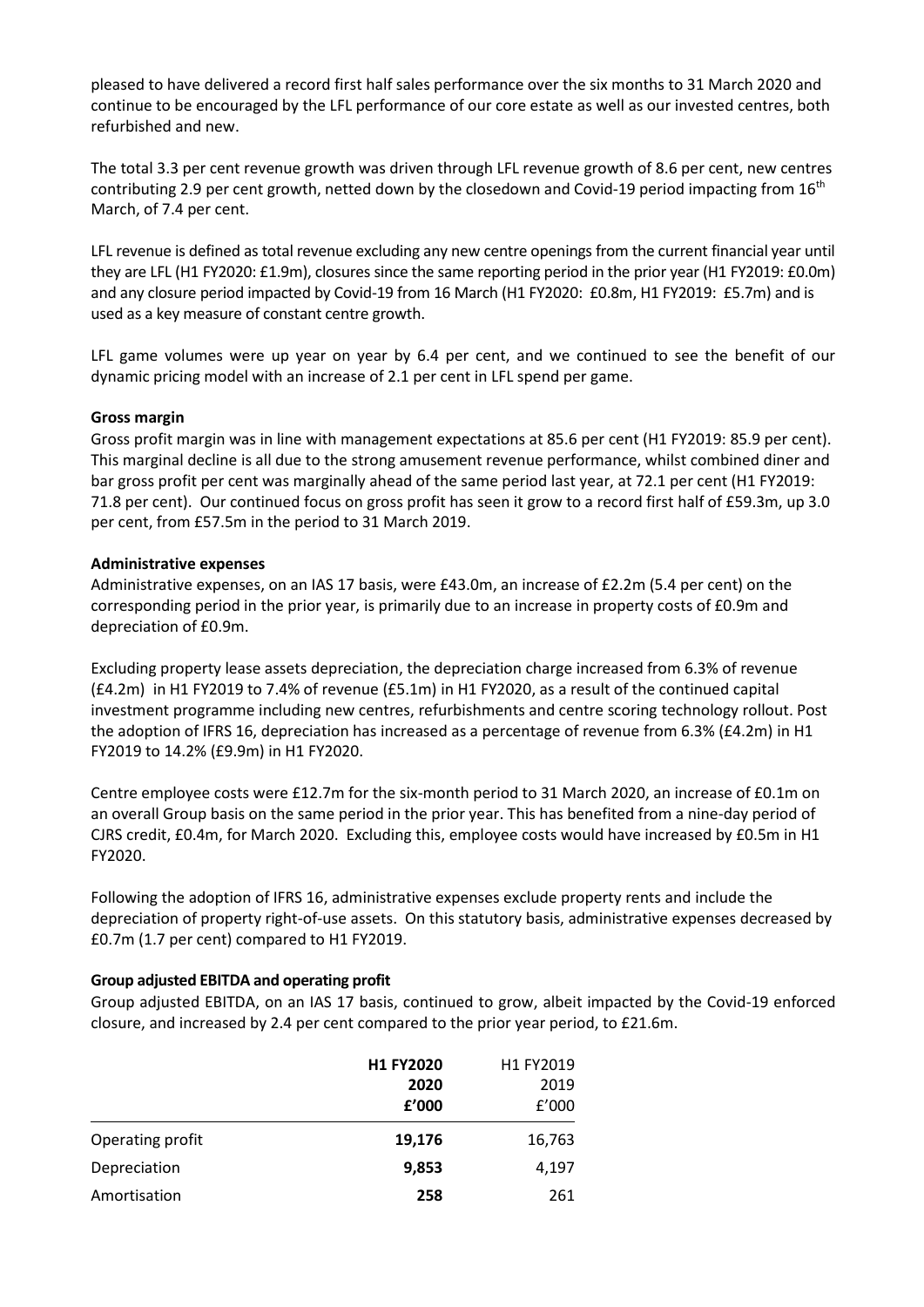| Loss on property, right-of-use assets,<br>plant and equipment and software | 7        | 288    |
|----------------------------------------------------------------------------|----------|--------|
| <b>EBITDA</b>                                                              | 29,294   | 21,509 |
| <b>Exceptional items</b>                                                   |          | (371)  |
| IFRS 16 rent adjustment (1)                                                | (7, 645) |        |
| Group adjusted EBITDA excluding<br>IFRS 16                                 | 21,649   | 21,138 |

1. IFRS 16 adoption has an impact on EBITDA, with the removal of rent from the calculation. For Group adjusted EBITDA it is deducted for comparative purposes and is used by investors as a key measure of the business.

To the end of February 2020, prior to any impact from Covid-19, Group adjusted EBITDA was up 17.7%.

Management use EBITDA adjusted for exceptional items and IFRS 16 rent adjustment (Group adjusted EBITDA) as a key performance measure of the business.

Statutory operating profit grew to £19.2m in H1 FY2020, up 14.4 per cent compared to the same period last year. Operating profit margin also increased by 2.7 percentage points against the same period last year, to 27.7 per cent of total revenue in the period.

### **Exceptional costs**

There were no exceptional costs for the period. The VAT rebate shown in the period to 31 March 2019 relates to a one-off retrospective reclaim in respect of unclaimed input VAT on professional fees.

### **Share-based payments**

During the first half of the year, the Group granted further Long-Term Incentive Plan (LTIP) shares to the senior leadership team, including the CEO and CFO. These awards vest in three years providing continuous employment during this period and certain performance conditions are attained relating to earnings per share (EPS). The Group also started a new Share save scheme which was open to all team members, in February 2020.

The Group recognised a total charge of £336,000 (H1 FY2019: £265,000) in relation to the Group's sharebased payment arrangements.

None of these non-cash costs are classified as exceptional costs.

#### **Finance costs**

Finance costs increased to £4.7m in H1 FY2020 (H1 FY2019: £0.4m) comprising the implied interest relating to the lease liability under IFRS 16 of £3.7m, £0.6m due to the change in discount rate used for the provision for dilapidations (as outlined in Note 5) and £0.4m associated with our bank borrowing facilities.

#### **Taxation**

The Group has incurred a tax charge of £2.9m for the first half compared to £3.0m in the comparable period in the prior year. £1.2m of the tax charge relates to current UK Corporation tax, whilst £1.8m is the movement in deferred tax.

#### **Earnings**

Profit before tax for the year was £14.5m, a decrease of £1.9m (11.7 per cent) on the corresponding period in FY2019) due to the factors discussed above. The impact of IFRS 16 on H1 FY2020 is to reduce profit before tax by £0.8m.

The Group delivered profit after tax of £11.5m (H1 FY2019: £13.4m) and basic earnings per share was 7.68 pence (H1 FY2019: 8.92 pence).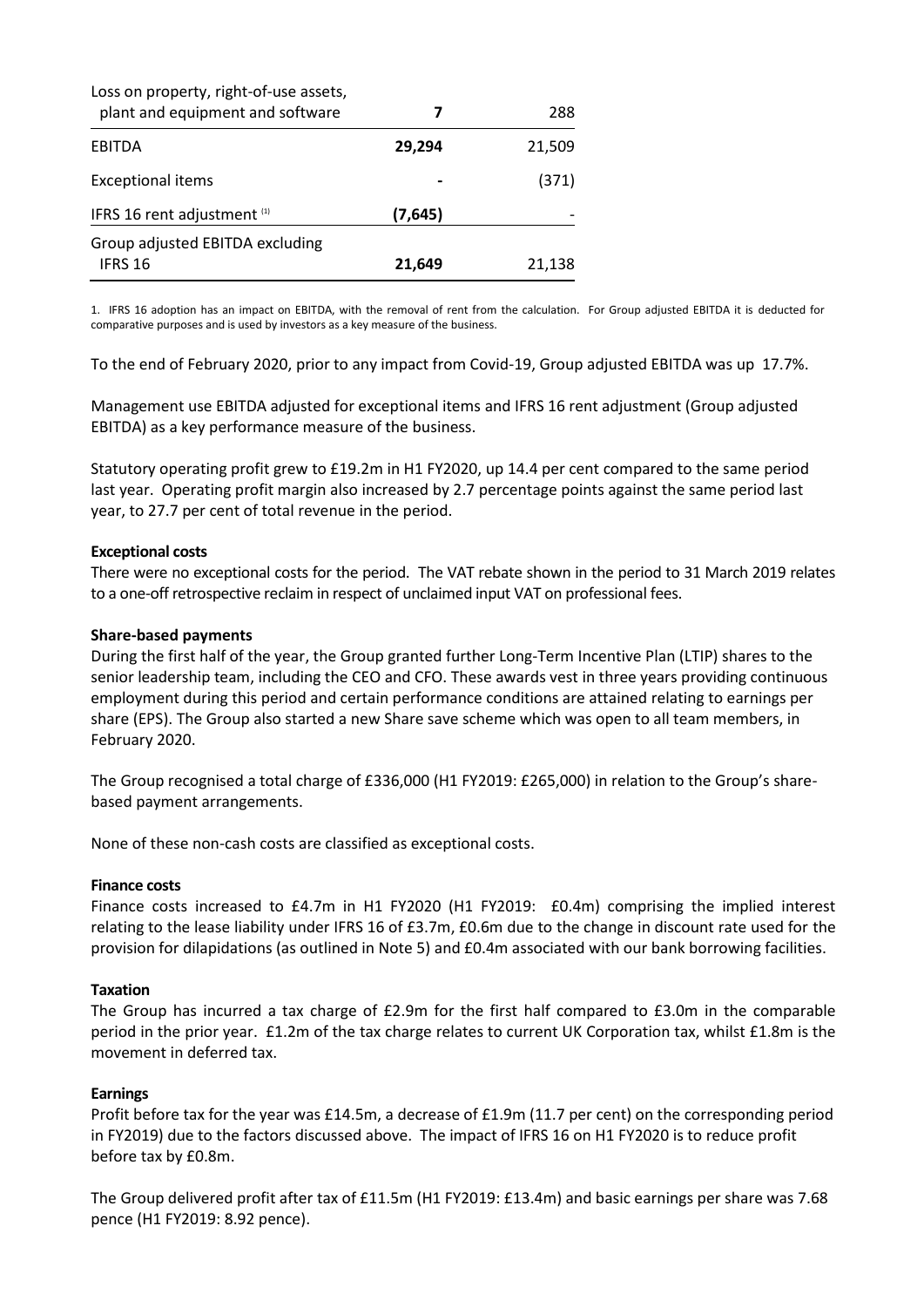### **Dividend**

As part of its Covid-19 related actions and as previously announced, the Board has declared there will be no interim dividend for H1 FY2020.

The Group operates a highly cash generative business model which puts it in a strong financial position. Once the overall impact of Covid-19 has been more clearly established and post the re-opening of the Group's centres, the Board will provide a further update on its capital allocation priorities.

## **Cash flow and net debt**

The Group continues to deliver strong cash generation with Group adjusted operating cash flow of £12.3m and FCF of £5.2m in the period to 31 March 2020, as it continues on its investment strategy, with a total of £10.7m net capital expenditure spent in the period.

|                                        | H1 FY2020<br>2020<br>f'000 | H1 FY2019<br>2019<br>f'000 |
|----------------------------------------|----------------------------|----------------------------|
| <b>Group Adjusted EBITDA</b>           | 29,294                     | 21,138                     |
| Movement in working capital            | (1,968)                    | 129                        |
| Maintenance capital expenditure        | (4, 547)                   | (3,982)                    |
| Taxation                               | (5,016)                    | (2, 263)                   |
| Payment of capital elements of leases  | (5, 544)                   |                            |
| Adjusted operating cash flow $(OCF)^1$ | 12,219                     | 15,022                     |
| <b>Adjusted OCF Conversion</b>         | 41.7%                      | 71.1%                      |
| Expansionary capital expenditure       | (6, 105)                   | (4,615)                    |
| Net bank loan interest paid            | (472)                      | (401)                      |
| Lease interest paid                    | (3,696)                    |                            |
| Cash flows from financing activities   | 3,250                      | (750)                      |
| Free cash flow (FCF) <sup>2</sup>      | 5,196                      | 9,256                      |
| Dividends paid                         | (14, 489)                  | (12, 839)                  |
| <b>Net Cash flow</b>                   | (9,293)                    | (3,583)                    |

1 Adjusted operating cash flow is calculated as Group adjusted EBITDA less working capital, maintenance capital expenditure, taxation and payment of capital element of leases. This represents a good measure for the cash generated by the business after taking into account all necessary maintenance capital expenditure to ensure the routine running of the business. This excludes one-off exceptional items, net interest paid, debt drawdowns and any debt repayments.

2 Free cash flow is defined as net cash flow pre dividends.

#### **Capital expenditure**

The primary focus for our capital expenditure continues to be on the opening of new centres and refurbishments, as well as maintenance spend to ensure all centres remain inviting and exciting places for our customers to dwell. Total net capital expenditure was up £2.1m (23.9 per cent) on the comparable period in the prior year, to £10.7m.

The largest increase was in expansionary capital. Within this, new centre capital expenditure increased to £4.9m (net of landlord contributions), from £3.5m (net of landlord contributions) in the corresponding period in FY2019. New centre spend this year included the first Puttstars mini golf centre in Thorpe Park, Leeds, which opened in March 2020, as well as spend on three sites still to open – York Hollywood Bowl, York Puttstars and Rochdale Puttstars. Construction on these three sites was temporarily suspended on 23 March in line with government guidance. In H1 FY2020, the Group spent £4.5m on maintenance capital,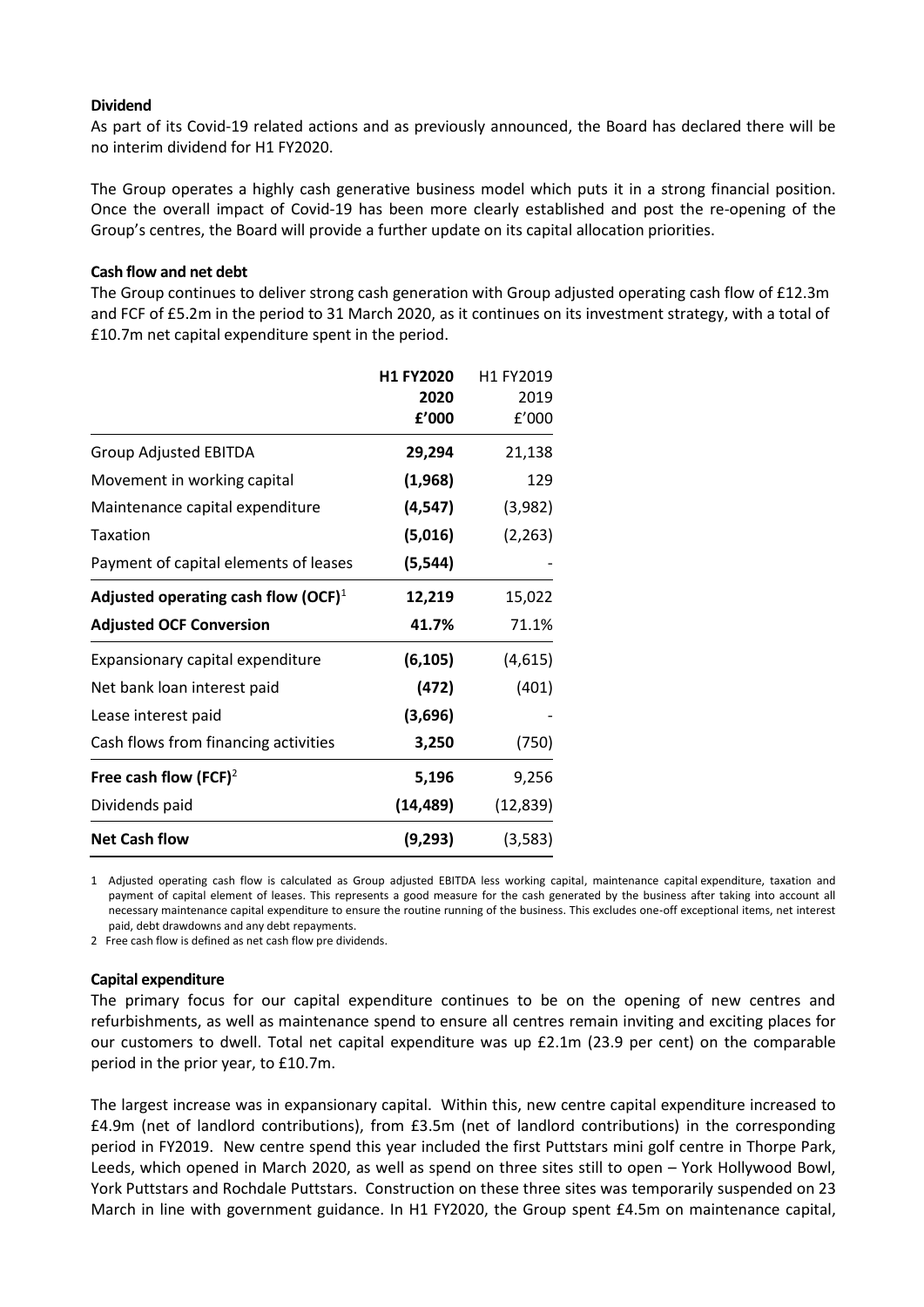which was in line with management expectations, and included £1.5m (H1 FY2019: £0.3m) on the new scoring technology rollout and £1.0m (H1 FY2019: £0.3m) for continued Pins on Strings installations.

### **IFRS 16**

The Group has applied IFRS 16 as at 1 October 2019. A right-of-use asset and a lease liability is included on the balance sheet, and interest and depreciation has been charged to the consolidated income statement instead of existing rental expenses.

IFRS 16 has no effect on how the business is run, and there will be no change to the Group's cash flow and growth plans due to its adoption.

The Group has adopted the modified retrospective method. Under this method, comparative data is not restated and the cumulative effect of applying IFRS 16 is recognised in retained earnings at the date of initial application.

A summary of the impact on the Group consolidated income statement and consolidated statement of financial position (balance sheet), is as below:

|                                          | <b>H1 FY2020</b> |
|------------------------------------------|------------------|
|                                          | £'000            |
| Administrative expenses:                 |                  |
| Rent $(1)$                               | 7,645            |
| Depreciation                             | (4, 764)         |
| Gain on lease surrenders                 | З                |
| Net reduction to Administrative expenses | 2,884            |
| Finance costs (interest)                 | (3,696)          |
| Net decrease to profit before tax        | (812)            |

1. IFRS 16 adoption has an impact on EBITDA, with the removal of rent from the calculation.

Impact on the Group consolidated statement of financial position

|                          | <b>H1 FY2020</b> |
|--------------------------|------------------|
|                          | f'000            |
| Assets                   | 145,450          |
| Lease Liability          | (168, 628)       |
| <b>Retained Earnings</b> | (23, 178)        |

#### **Covid-19 financial update**

As highlighted previously, all centres were closed on 20 March, in line with government guidance. We are thankful to the government for the 12 months rates relief as well as the Time to Pay for the VAT quarter to March 2020. Both of these combined to give a £6m cash saving in FY2020, albeit none of that is reflected in H1 FY2020 due to timing.

At the half year, the Group had net debt of £14.6m, which consisted of £15.6m cash and £30.2m of gross debt, as well as an undrawn, committed revolving credit facility of £1m. This is after paying the March rent quarter in full.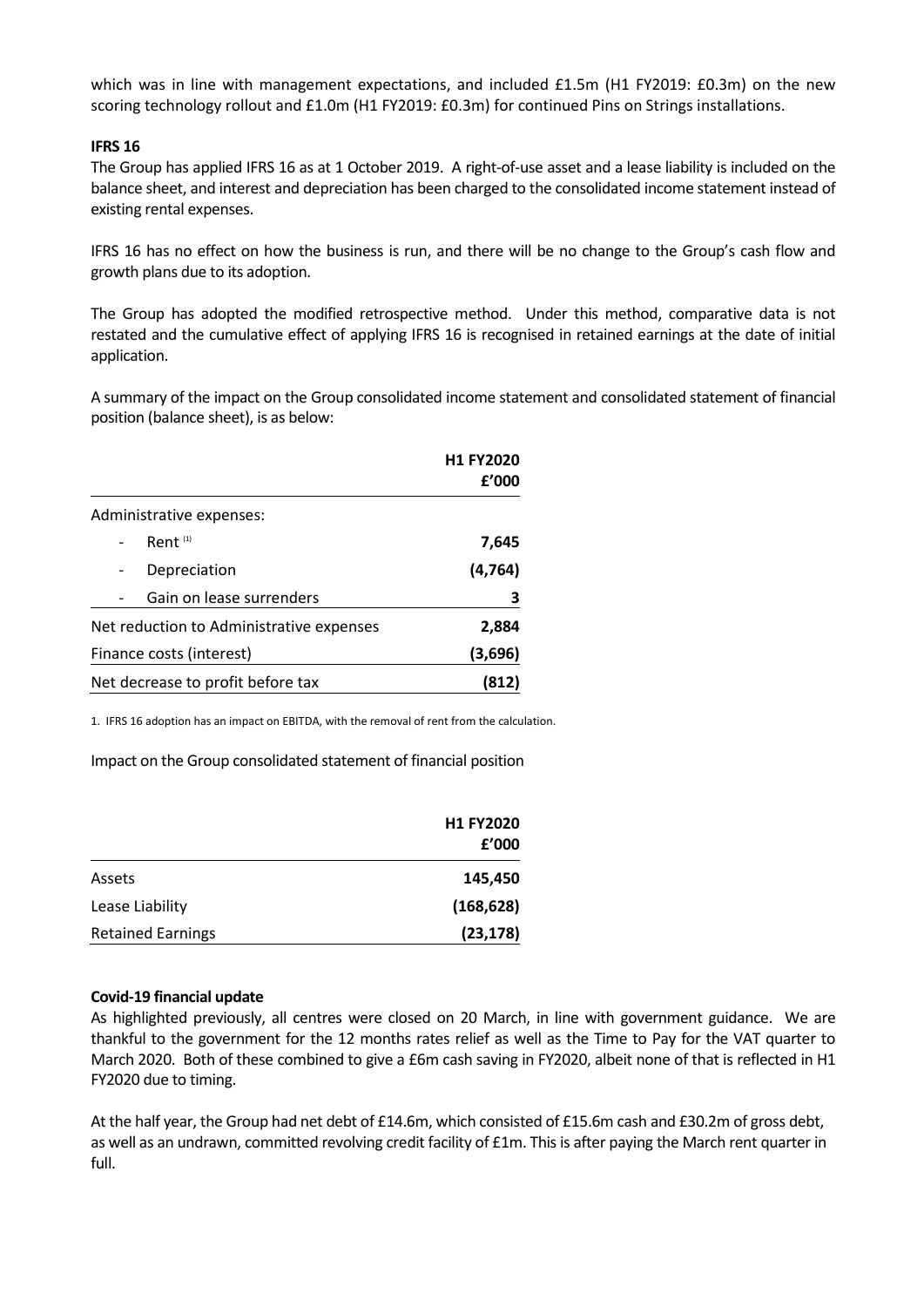Post the balance sheet date, and in light of the current Covid-19 uncertainty, the Group conducted an equity placing which raised £10.9m gross proceeds (£10.5m net of costs), and had also been in constructive discussion with its lender, Lloyds Bank plc (Lloyds) regarding banking covenants and CLBILS.

Lloyds has agreed to an extension of the Group's RCF, by an extra £10m, under the CLBILS and to the following amends to the covenants for the next 12 months:

- Leverage covenants extended to:
	- $\circ$  June 2020 1.50x
	- o September 2020 2.25x
	- o December 2020 5.00x o March 2021 1.50x
	-
- Cash cover covenant waived for June 2020 and September 2020

The above actions provide the Group with an incremental £20.5m of liquidity compared to the balance sheet date.

# **Going concern**

The uncertainty as to the future impact on the Group of the Covid-19 outbreak has been considered as part of the Group's adoption of the going concern basis. In the downside scenario analysis performed, the Board has considered the potential impact of the Covid-19 outbreak on the Group's results. In preparing this analysis the following key assumptions were used: the impact of a total loss of revenue across the estate for between one and five months, from the date of this announcement, and continued decline in revenue versus what the Group would normally expect in the period thereafter, payroll cost reductions during the period centres are closed and capital expenditure reductions. However, it is difficult to predict the overall outcome and impact of Covid-19 at this stage.

Under a 12-month scenario of closure and then re-opening, the Group can run at 20% of the level of trade of the prior year for the next 12 months, and still have sufficient liquidity within its current cash position.

Taking the above and the principal risks faced by the Group into consideration, the Directors are satisfied that that Group has adequate resources to continue in operation for the foreseeable future, a period of at least twelve months from the date of this report. Accordingly, the Group continues to adopt the going concern basis in preparing these interim financial statements.

**Laurence Keen Chief Financial Officer** 1 June 2020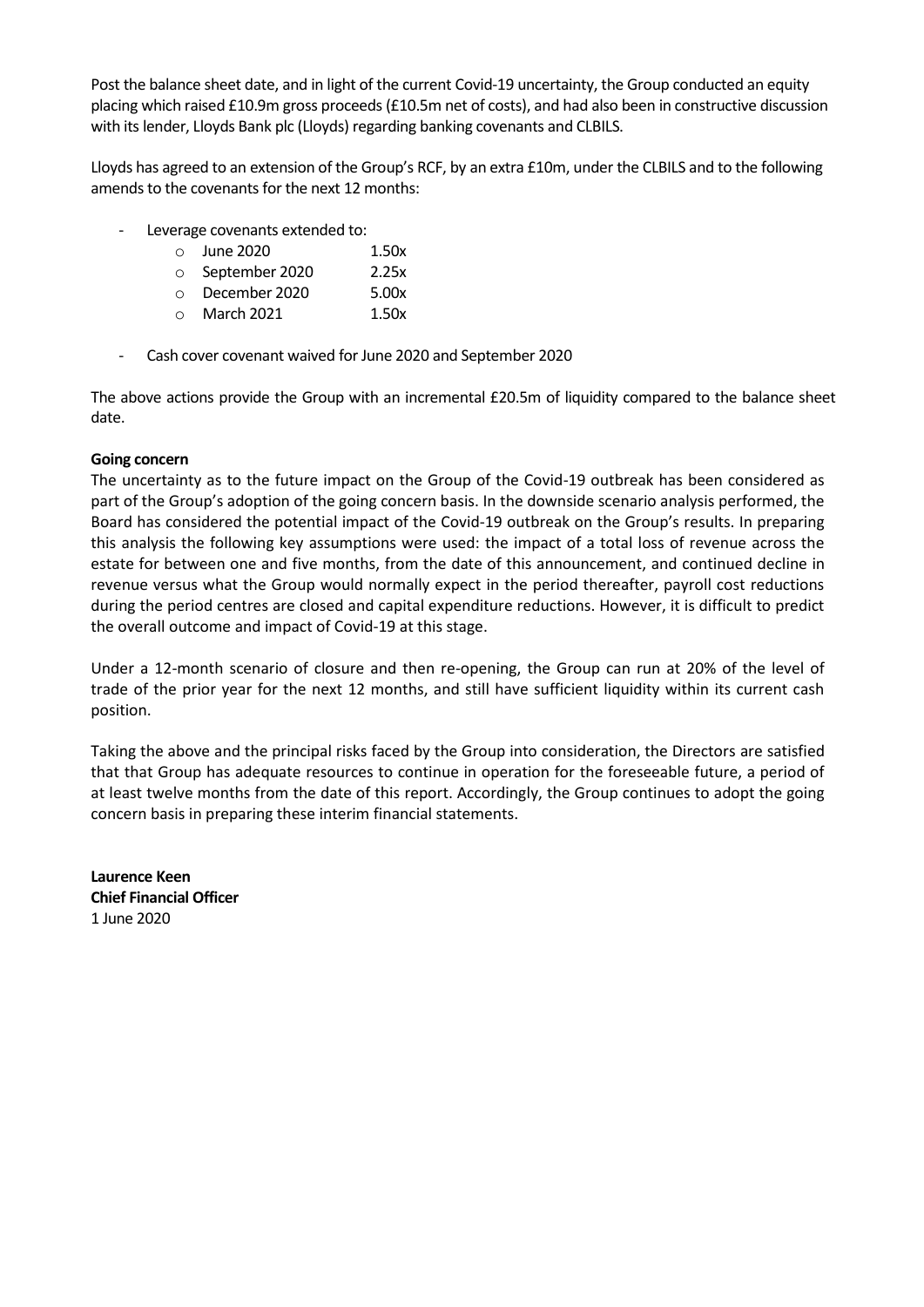## **Condensed Consolidated Income Statement and Statement of Comprehensive Income For the six months ended 31 March 2020**

|                                                                                             | <b>Note</b>    | <b>Six months</b><br>ended 31<br><b>March 2020</b><br><b>Unaudited</b><br>£'000 | <b>Six months</b><br>ended 31<br><b>March 2019</b><br><b>Unaudited</b><br>£'000 | Year ended<br>30 September<br>2019<br><b>Audited</b><br>£'000 |
|---------------------------------------------------------------------------------------------|----------------|---------------------------------------------------------------------------------|---------------------------------------------------------------------------------|---------------------------------------------------------------|
|                                                                                             |                |                                                                                 |                                                                                 |                                                               |
| <b>Revenue</b>                                                                              |                | 69,230                                                                          | 66,990                                                                          | 129,894                                                       |
| Cost of sales                                                                               |                | (9,976)                                                                         | (9, 474)                                                                        | (18, 542)                                                     |
| Gross profit                                                                                |                | 59,254                                                                          | 57,516                                                                          | 111,352                                                       |
| Administrative expenses                                                                     |                | (40,078)                                                                        | (40, 753)                                                                       | (82,908)                                                      |
| <b>Operating profit</b>                                                                     |                | 19,176                                                                          | 16,763                                                                          | 28,444                                                        |
| Underlying operating profit                                                                 |                | 19,176                                                                          | 16,392                                                                          | 28,064                                                        |
| <b>Exceptional items</b>                                                                    | 4              |                                                                                 | 371                                                                             | 380                                                           |
| Finance income                                                                              |                | 65                                                                              | 104                                                                             | 167                                                           |
| Finance expenses                                                                            | 5              | (4, 773)                                                                        | (482)                                                                           | (1,023)                                                       |
| <b>Profit before tax</b>                                                                    |                | 14,468                                                                          | 16,385                                                                          | 27,588                                                        |
| Tax expense                                                                                 | $\overline{7}$ | (2,948)                                                                         | (3,010)                                                                         | (5,303)                                                       |
| Profit and total comprehensive income for the<br>period attributable to equity shareholders |                | 11,520                                                                          | 13,375                                                                          | 22,285                                                        |
| Earnings per share (based on weighted<br>average number of shares)                          | 6              | Pence                                                                           | Pence                                                                           | <b>Pence</b>                                                  |
| <b>Basic</b>                                                                                |                | 7.68                                                                            | 8.92                                                                            | 14.86                                                         |
| <b>Diluted</b>                                                                              |                | 7.64                                                                            | 8.89                                                                            | 14.79                                                         |
| Adjusted earnings per share (based on<br>weighted average number of shares)                 | 6              |                                                                                 |                                                                                 |                                                               |
| <b>Basic</b>                                                                                |                | 7.68                                                                            | 8.67                                                                            | 14.60                                                         |
| <b>Diluted</b>                                                                              |                | 7.64                                                                            | 8.64                                                                            | 14.54                                                         |
| Weighted average number of shares in issue for<br>period (number)                           |                | 150,700,785                                                                     | 150,529,032                                                                     | 150,676,861                                                   |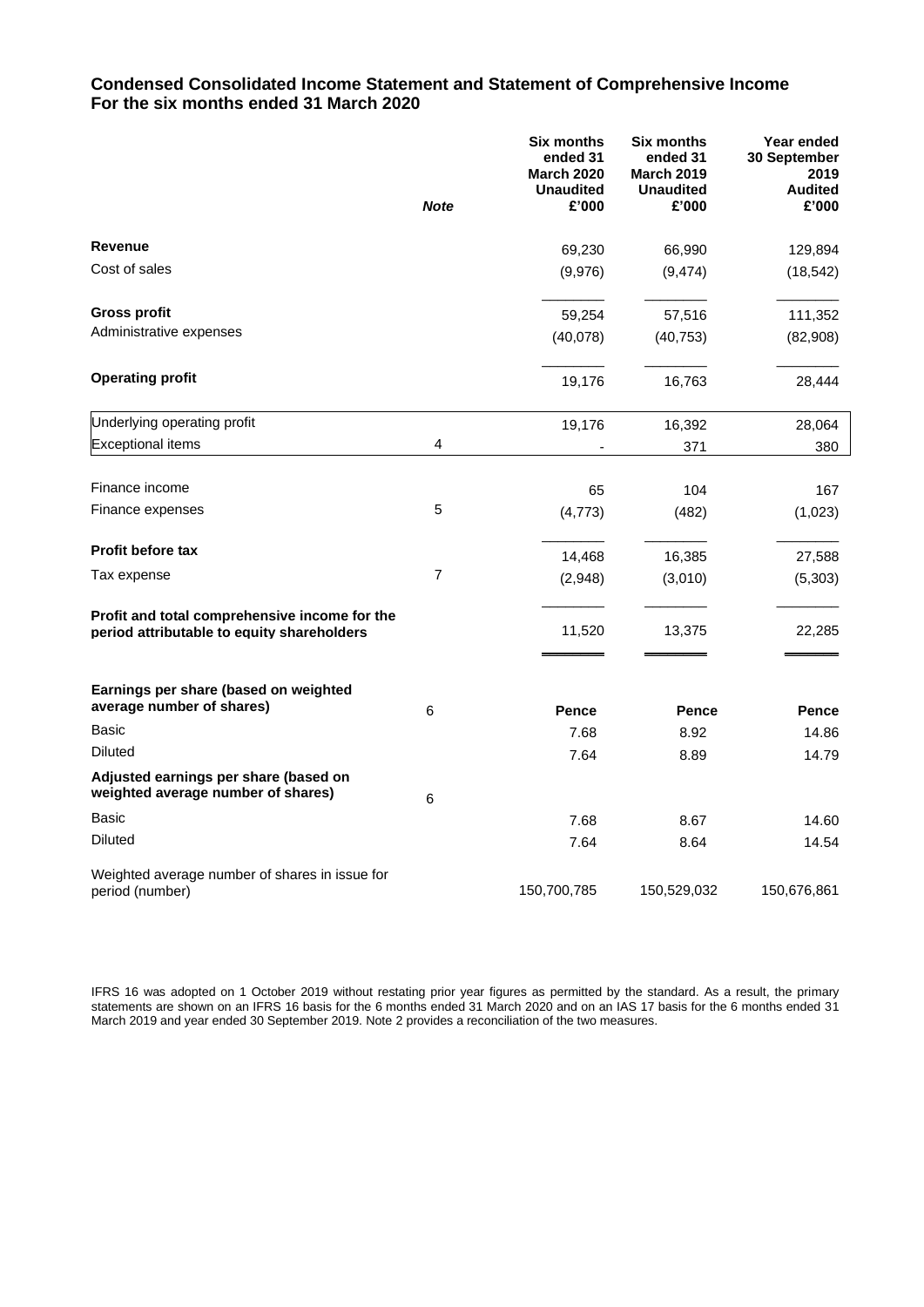|                                                                                  |          | <b>Six months</b><br>ended 31<br><b>March 2020</b><br><b>Unaudited</b> | <b>Six months</b><br><b>March 2019</b><br><b>Unaudited</b> | Year ended<br>ended 31 30 September<br>2019<br><b>Audited</b> |
|----------------------------------------------------------------------------------|----------|------------------------------------------------------------------------|------------------------------------------------------------|---------------------------------------------------------------|
| Reconciliation of operating profit to Group<br><b>Adjusted EBITDA</b>            |          | £'000                                                                  | £'000                                                      | £'000                                                         |
| Operating profit                                                                 |          | 19.176                                                                 | 16,763                                                     | 28,444                                                        |
| Depreciation of property, plant and equipment                                    | 8        | 3,619                                                                  | 4,197                                                      | 9,041                                                         |
| Depreciation of right-of-use (ROU) assets                                        | 9        | 6,234                                                                  |                                                            | $\overline{a}$                                                |
| Amortisation of intangible assets                                                | 10       | 258                                                                    | 261                                                        | 502                                                           |
| Exceptional items                                                                | 4        |                                                                        | (371)                                                      | (380)                                                         |
| Loss on disposal of property, plant and<br>equipment and software and ROU Assets | 8, 9, 10 | 7                                                                      | 288                                                        | 596                                                           |
| <b>Group Adjusted EBITDA</b>                                                     |          | 29,294                                                                 | 21,138                                                     | 38,203                                                        |
|                                                                                  |          |                                                                        |                                                            |                                                               |

Group Adjusted EBITDA is a non-GAAP metric used by management and is not an IFRS disclosure.

|                                   | ended 31<br><b>March 2020</b><br><b>Unaudited</b> | Six months Six months<br><b>March 2019</b><br><b>Unaudited</b> | Year ended<br>ended 31 30 September<br>2019<br><b>Audited</b> |
|-----------------------------------|---------------------------------------------------|----------------------------------------------------------------|---------------------------------------------------------------|
| <b>Reconciliation of Net debt</b> | £'000                                             | £'000                                                          | £'000                                                         |
| Borrowings from bank facilities   | 30,250                                            | 27,750                                                         | 27,000                                                        |
| Cash and cash equivalents         | (15, 636)                                         | (22, 459)                                                      | (24, 929)                                                     |
| Net debt excluding leases         | 14,614                                            | 5,291                                                          | 2,071                                                         |
| Finance leases                    | 176,160                                           |                                                                |                                                               |
| Net debt                          | 190,774                                           | 5,291                                                          | 2,071                                                         |
|                                   |                                                   |                                                                |                                                               |

Net debt is defined as borrowings from bank facilities excluding issue costs, plus finance leases less cash and cash equivalents.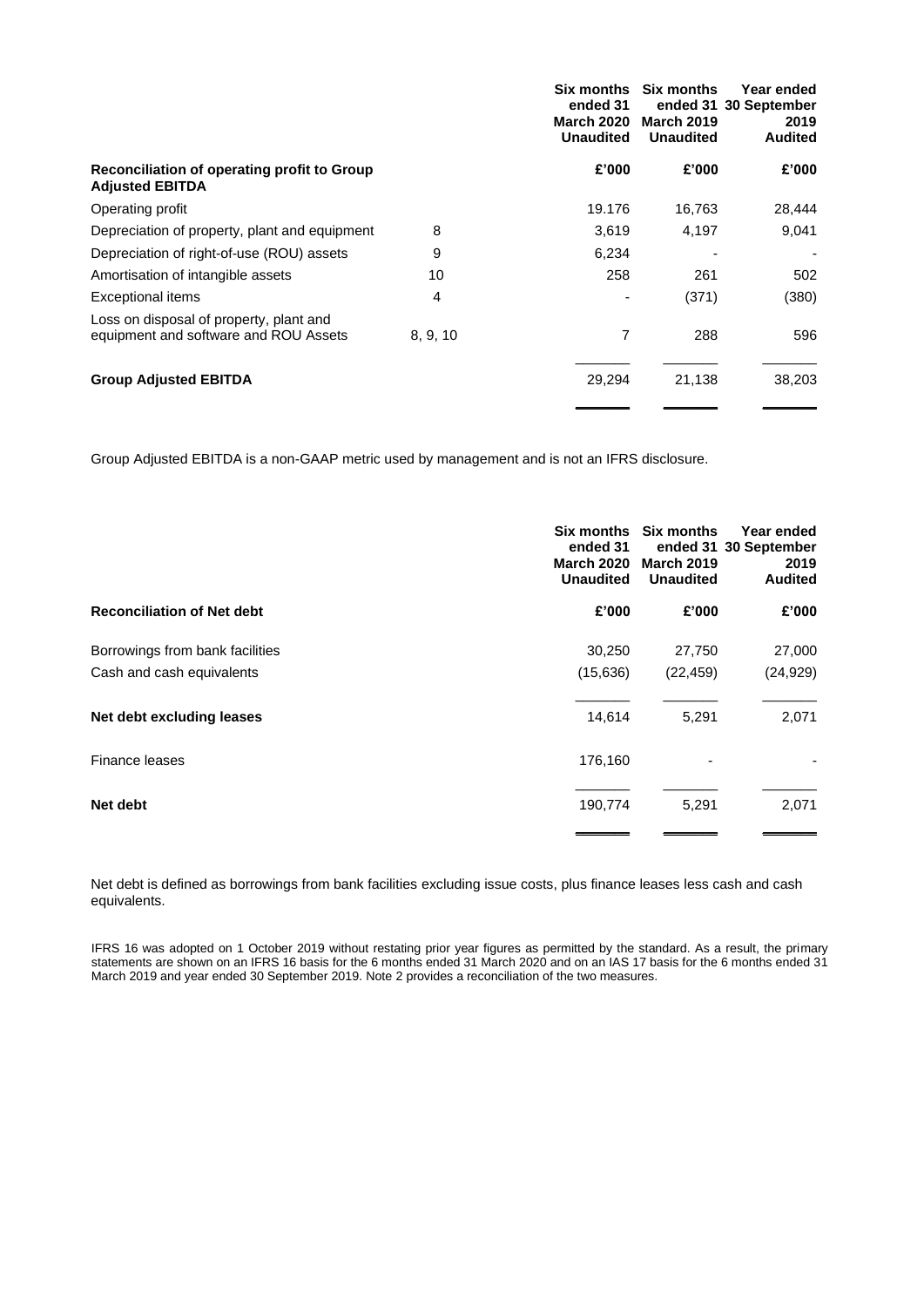# **Condensed Consolidated Statement of Financial Position As at 31 March 2020**

|                                     | Note           | 31 March<br>2020<br><b>Unaudited</b><br>£'000 | 31 March<br>2019<br><b>Unaudited</b><br>£'000 | 30 September<br>2019<br><b>Audited</b><br>£'000 |
|-------------------------------------|----------------|-----------------------------------------------|-----------------------------------------------|-------------------------------------------------|
| <b>ASSETS</b>                       |                |                                               |                                               |                                                 |
| <b>Non-current assets</b>           |                |                                               |                                               |                                                 |
| Property, plant and equipment       | 8              | 48,181                                        | 44,949                                        | 47,365                                          |
| Right-of-use assets                 | 9              | 147,391                                       |                                               |                                                 |
| Goodwill and intangible assets      | 10             | 78,364                                        | 78,527                                        | 78,457                                          |
| Deferred tax asset                  | $\overline{7}$ | 2,930                                         |                                               |                                                 |
|                                     |                | 276,866                                       | 123,476                                       | 125,822                                         |
| <b>Current assets</b>               |                |                                               |                                               |                                                 |
| Cash and cash equivalents           |                | 15,636                                        | 22,459                                        | 24,929                                          |
| Trade and other receivables         |                | 2,994                                         | 7,415                                         | 8,014                                           |
| Corporation tax receivable          |                | 1,312                                         |                                               |                                                 |
| Inventories                         |                | 1,482                                         | 1,363                                         | 1,212                                           |
|                                     |                | 21,424                                        | 31,237                                        | 34,155                                          |
| <b>Total assets</b>                 |                | 298,290                                       | 154,713                                       | 159,977                                         |
| <b>LIABILITIES</b>                  |                |                                               |                                               |                                                 |
| <b>Current liabilities</b>          |                |                                               |                                               |                                                 |
| Trade and other payables            |                | 11,737                                        | 17,067                                        | 18,464                                          |
| Lease liabilities                   |                | 11,831                                        |                                               |                                                 |
| Loans and borrowings                | 12             | 5,380                                         | 1,380                                         | 1,380                                           |
| Corporation tax payable             |                |                                               | 3,607                                         | 2,517                                           |
| <b>Non-current liabilities</b>      |                | 28,948                                        | 22,054                                        | 22,361                                          |
| Other payables                      |                |                                               |                                               |                                                 |
| Lease liabilities                   |                | 687                                           | 7,261                                         | 6,846                                           |
| Loans & borrowings                  | 12             | 164,329                                       |                                               |                                                 |
| Deferred tax liabilities            | 7              | 24,693                                        | 26,073                                        | 25,383                                          |
| Provisions                          |                |                                               | 467                                           | 596                                             |
|                                     |                | 3,803                                         | 3,119                                         | 3,150                                           |
|                                     |                | 193,512                                       | 36,920                                        | 35,975                                          |
| <b>Total liabilities</b>            |                | 222,460                                       | 58,974                                        | 58,336                                          |
| <b>NET ASSETS</b>                   |                | 75,830                                        | 95,739                                        | 101,641                                         |
| Equity attributable to shareholders |                |                                               |                                               |                                                 |
| Share capital                       |                | 1,500                                         | 1,500                                         | 1,500                                           |
| Merger reserve                      |                | (49, 897)                                     | (49, 897)                                     | (49, 897)                                       |
| Retained earnings                   |                | 124,227                                       | 144,136                                       | 150,038                                         |
| <b>TOTAL EQUITY</b>                 |                | 75,830                                        | 95,739                                        | 101,641                                         |
|                                     |                |                                               |                                               |                                                 |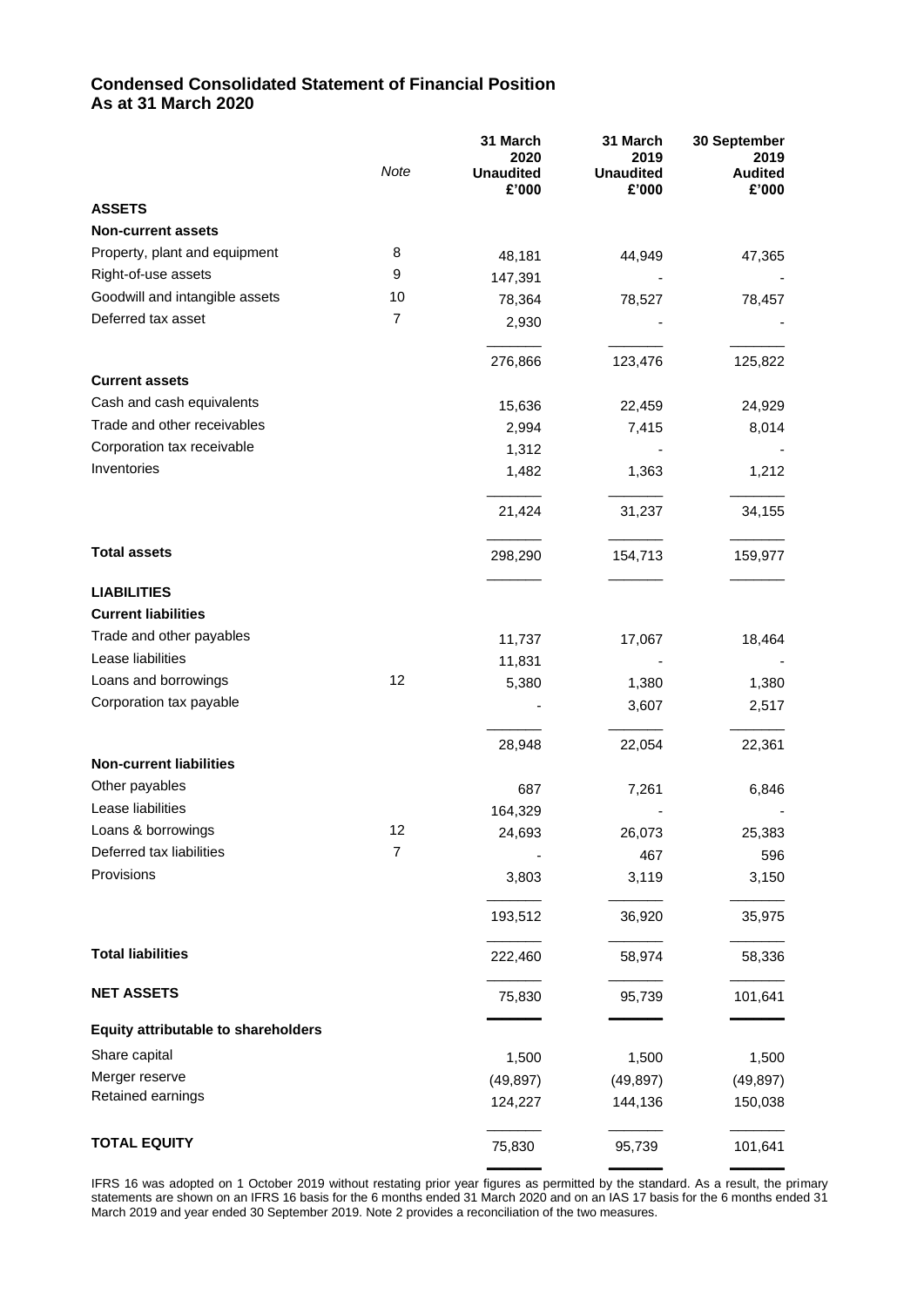# **Condensed Consolidated Statement of Changes in Equity For the six months ended 31 March 2020**

|                                                       | <b>Share</b><br>capital<br>£'000 | <b>Merger</b><br>reserve<br>£'000 | <b>Retained</b><br>earnings<br>£'000 | Total<br>£'000 |
|-------------------------------------------------------|----------------------------------|-----------------------------------|--------------------------------------|----------------|
| Equity at 30 September 2018 (audited)                 | 1,500                            | (49, 897)                         | 143,335                              | 94,938         |
| Dividends paid (Note 11)                              |                                  |                                   | (12, 839)                            | (12, 839)      |
| Share-based payments (Note 13)                        |                                  |                                   | 265                                  | 265            |
| Profit for the period                                 |                                  |                                   | 13,375                               | 13,375         |
| Equity at 31 March 2019 (unaudited)                   | 1,500                            | (49, 897)                         | 144,136                              | 95,739         |
| Dividends paid (Note 11)                              |                                  |                                   | (3,405)                              | (3, 405)       |
| Share-based payments (Note 13)                        |                                  |                                   | 397                                  | 397            |
| Profit for the period                                 |                                  |                                   | 8,910                                | 8,910          |
| Equity at 30 September 2019 (audited)                 | 1,500                            | (49, 897)                         | 150,038                              | 101,641        |
| Adjustment on initial application of IFRS 16 (Note 2) |                                  |                                   | (28, 464)                            | (28, 464)      |
| Taxation on IFRS 16 transition adjustment (Note 2)    |                                  |                                   | 5,286                                | 5,286          |
| Adjusted balance at 1 October 2019                    | 1,500                            | (49, 897)                         | 126,860                              | 78,463         |
| Dividends paid (Note 11)                              |                                  |                                   | (14, 489)                            | (14, 489)      |
| Share-based payments (Note 13)                        |                                  |                                   | 336                                  | 336            |
| Profit for the period                                 |                                  |                                   | 11,520                               | 11,520         |
| Equity at 31 March 2020 (unaudited)                   | 1,500                            | (49, 897)                         | 124,227                              | 75,830         |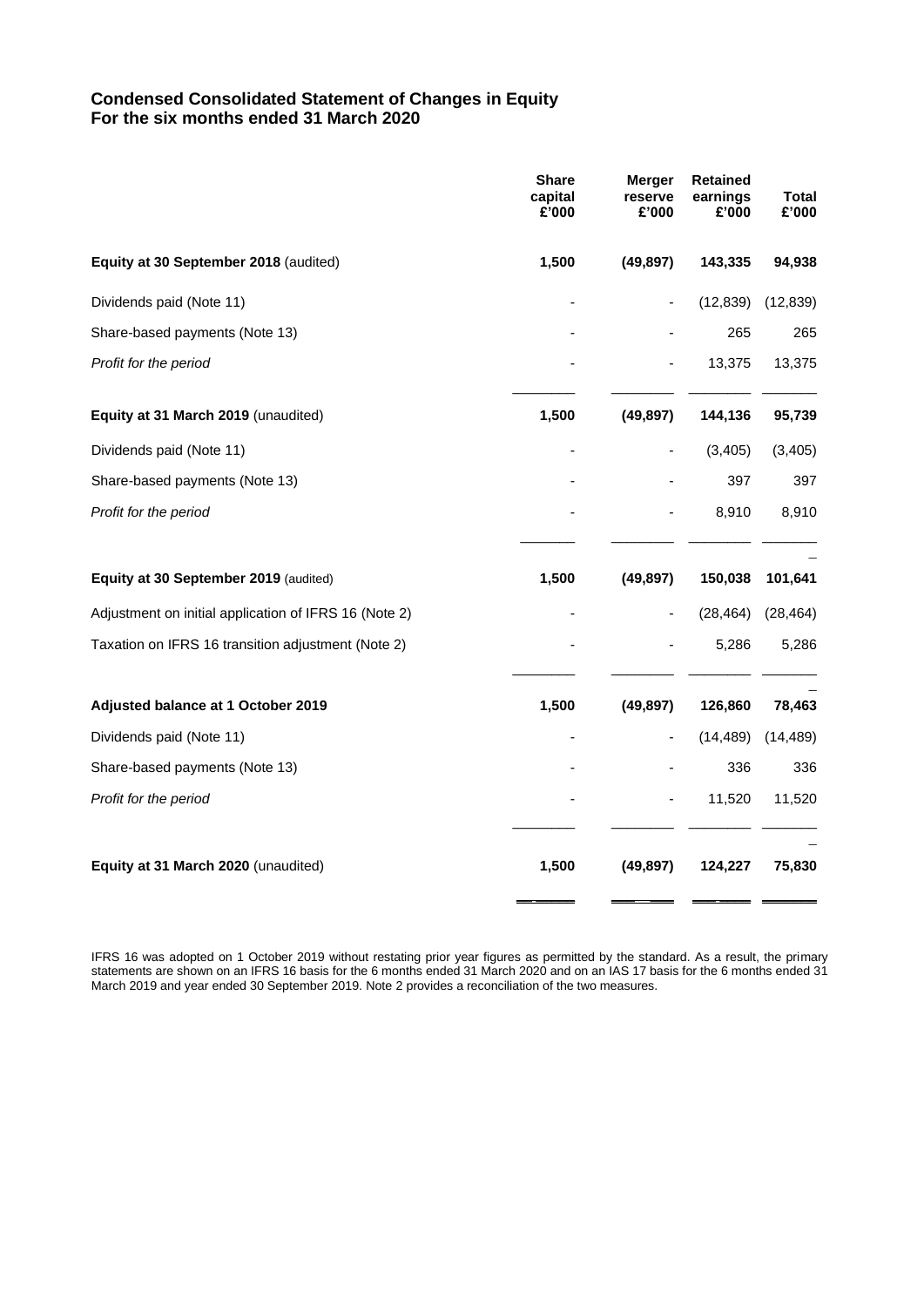### **Condensed Consolidated Statement of Cash Flows For the six months ended 31 March 2020**

|                                                                                  | <b>Six months</b><br>ended 31<br><b>March 2020</b><br><b>Unaudited</b><br>£'000 | <b>Six months</b><br>ended 31<br><b>March 2019</b><br><b>Unaudited</b><br>£'000 | Year ended<br>30 September<br>2019<br><b>Audited</b><br>£'000 |
|----------------------------------------------------------------------------------|---------------------------------------------------------------------------------|---------------------------------------------------------------------------------|---------------------------------------------------------------|
| Cash flows from operating activities                                             |                                                                                 |                                                                                 |                                                               |
| Profit before tax                                                                | 14,468                                                                          | 16,385                                                                          | 27,588                                                        |
| <b>Adjusted by:</b>                                                              |                                                                                 |                                                                                 |                                                               |
| Depreciation of property, plant and equipment                                    | 3,619                                                                           | 4,197                                                                           | 9,041                                                         |
| Depreciation of right-of-use assets                                              | 6,234                                                                           |                                                                                 |                                                               |
| Amortisation of intangible assets                                                | 258                                                                             | 261                                                                             | 502                                                           |
| Net interest expense                                                             | 4,708                                                                           | 378                                                                             | 856                                                           |
| Loss on disposal of property, plant<br>and equipment and software and ROU Assets | 7                                                                               | 288                                                                             | 596                                                           |
| Share-based payments (Note 13)                                                   | 336                                                                             | 265                                                                             | 662                                                           |
| Operating profit before working capital changes                                  | 29,630                                                                          | 21,774                                                                          | 39,245                                                        |
| (Increase)/decrease in inventories                                               | (270)                                                                           | (109)                                                                           | 42                                                            |
| Decrease/(increase) in trade and other receivables                               | 456                                                                             | (748)                                                                           | (1, 444)                                                      |
| (Decrease)/increase in payables and provisions                                   | (2,489)                                                                         | 350                                                                             | 1,718                                                         |
| Cash inflow generated from operations                                            | 27,327                                                                          | 21,267                                                                          | 39,561                                                        |
| Interest received                                                                | 69                                                                              |                                                                                 | 160                                                           |
| Income tax paid - corporation tax                                                | (5,016)                                                                         | (2, 263)                                                                        | (5,518)                                                       |
| Interest paid                                                                    | (541)                                                                           | (401)                                                                           | (871)                                                         |
| Lease interest paid                                                              | (3,696)                                                                         |                                                                                 |                                                               |
| Net cash inflow from operating activities                                        | 18,143                                                                          | 18,603                                                                          | 33,332                                                        |
| <b>Investing activities</b>                                                      |                                                                                 |                                                                                 |                                                               |
| Purchase of property, plant and equipment                                        | (10, 488)                                                                       | (8, 457)                                                                        | (16, 390)                                                     |
| Purchase of intangible assets                                                    | (165)                                                                           | (140)                                                                           | (311)                                                         |
| Net cash used in investing activities                                            | (10, 653)                                                                       | (8, 597)                                                                        | (16, 701)                                                     |
| Cash flows from financing activities                                             |                                                                                 |                                                                                 |                                                               |
| Repayment of bank loan                                                           | (750)                                                                           | (750)                                                                           | (1,500)                                                       |
| Drawdown of borrowings                                                           | 4,000                                                                           |                                                                                 |                                                               |
| Payment of capital elements of leases                                            | (5, 544)                                                                        |                                                                                 |                                                               |
| Dividends paid                                                                   | (14, 489)                                                                       | (12, 839)                                                                       | (16, 244)                                                     |
| Net cash flows used in financing activities                                      | (16, 783)                                                                       | (13,589)                                                                        | (17, 744)                                                     |
| Net change in cash and cash equivalents for the<br>period                        | (9,293)                                                                         | (3, 583)                                                                        | (1, 113)                                                      |
| Cash and cash equivalents at the beginning of the period                         | 24,929                                                                          | 26,042                                                                          | 26,042                                                        |
| Cash and cash equivalents at the end of the period                               | 15,636                                                                          | 22,459                                                                          | 24,929                                                        |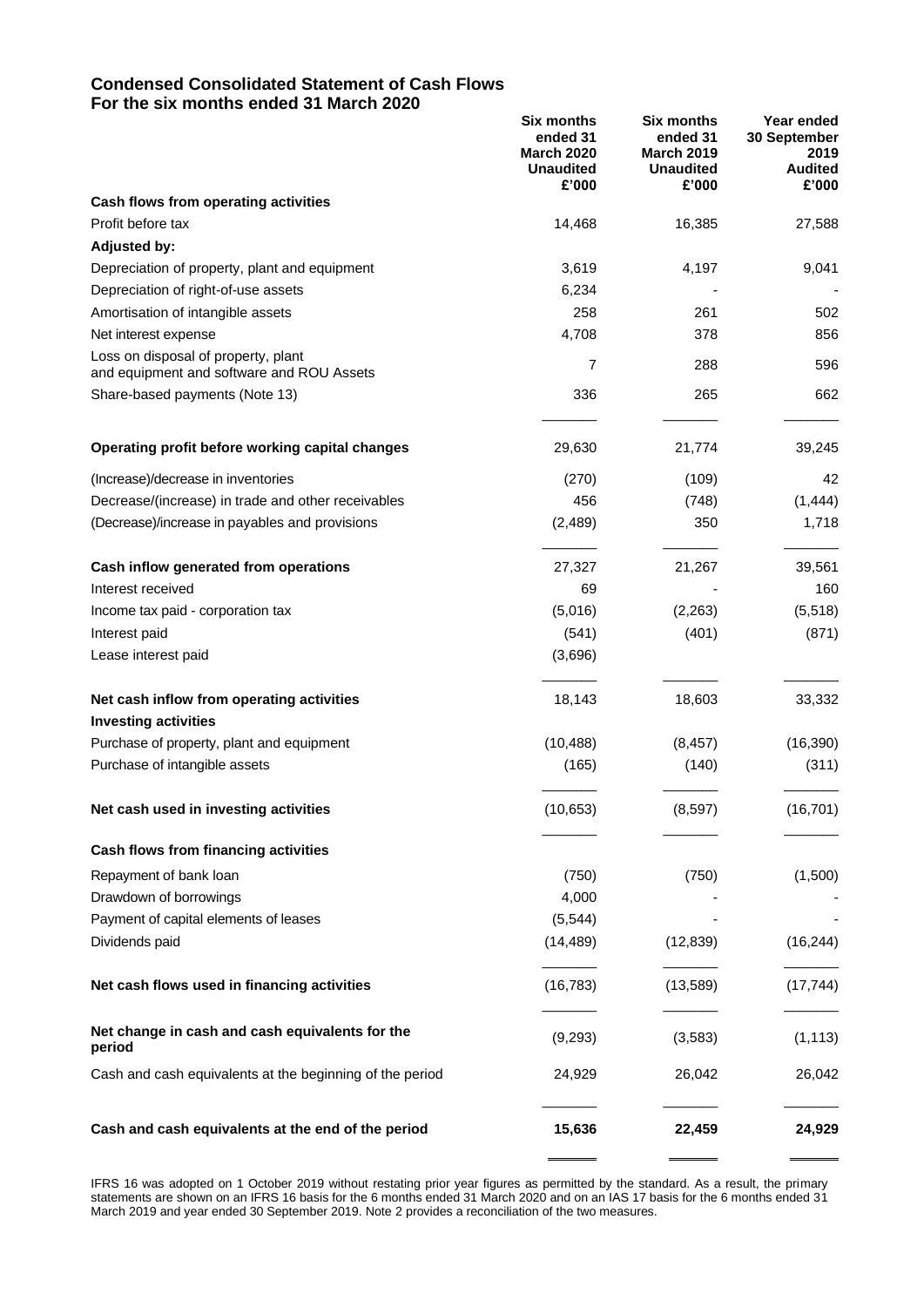## **Notes to the condensed consolidated interim financial statements**

#### **1. General information**

The Directors of Hollywood Bowl Group plc (together with its subsidiaries, the "Group" or "HWB Group") present their interim report and the unaudited financial statements for the six months ended 31 March 2020 ('Interim Financial Statements').

HWB Group is incorporated and domiciled in England and Wales, under company registration number 10229630. The registered office of the company is Focus 31, West Wing, Cleveland Road, Hemel Hempstead, HP2 7BW, United Kingdom.

The interim Financial Statements were approved by the Board of Directors on 1 June 2020.

The Group's last annual audited financial statements for the year ended 30 September 2019 have been prepared in accordance with International Financial Reporting Standards (IFRS) as adopted by the European Union, and these Interim Financial statements should be read in conjunction with them.

The comparative figures for the year ended 30 September 2019 are an abridged version of the Group's last annual financial statements and, together with other financial information contained in these interim results, do not constitute statutory financial statements of the Group as defined in section 434 of the Companies Act 2006. A copy of the statutory accounts for the year ended 30 September 2019 has been delivered to the Registrar of Companies. The external auditor has reported on those accounts: their report was unqualified, did not draw attention to any matters by way of emphasis and did not contain a statement under s498 (2) or (3) of the Companies Act 2006.

#### **2. Basis of preparation**

The Interim Financial Statements have been prepared in accordance with IAS 34, 'Interim Financial Reporting' as endorsed by the European Union and the Disclosures and Transparency Rules of the United Kingdom's Financial Conduct Authority. They do not include all of the information required for a complete set of IFRS financial statements. However, selected explanatory notes are included to explain events and transactions that are significant to an understanding of the changes in the Group's financial position and performance since the last financial statements.

The Interim Financial Statements are presented in Pounds Sterling, rounded to the nearest thousand pounds, except where otherwise indicated; and under the historical cost convention as modified by the recognition of certain financial assets/liabilities at fair value through profit or loss.

The accounting policies adopted in the preparation of the Interim Financial Statements are consistent with those applied in the presentation of the Group's consolidated financial statements for the year ended 30 September 2019, other than the adoption of IFRS 16 *Leases* which became effective for the Group from 1 October 2019. A number of other new European Union endorsed amendments to existing standards are also effective for periods beginning on or after 1 October 2019.

IFRS 16 is a replacement for IAS 17 *Leases.* There has been a significant impact on the Group's accounting for leases as a result of IFRS 16, the effect of which is set out further down this report.

#### *Going concern*

The uncertainty as to the future impact on the Group of the recent Covid-19 outbreak has been considered as part of the Group's adoption of the going concern basis. In the downside scenario analysis performed, the Board has considered the potential impact of the Covid-19 outbreak on the Group's results. In preparing this analysis the following key assumptions were used: the impact of a total loss of revenue across the estate for between one and five months from the date of this announcement, and continued decline in revenue versus what the Group would normally expect in the period thereafter, payroll cost reductions during the periods centres are closed as well as whilst the Group experiences decline in revenue from what it would normally expect, and capital expenditure reductions. However, it is difficult to predict the overall outcome and impact of Covid-19 at this stage.

In response to the Covid-19 pandemic, in the period since 31 March 2020, the Group has further increased its liquidity position through an equity raise at 145 pence per share. This raised £10.9 million (approximately £10.5 million after expenses). In addition, the Group agreed an additional revolving credit facility of £10 million, under the UK Government's Coronavirus Large Business Interruption Loan Scheme (CLBILS), with Lloyds Bank plc. Lloyds Bank plc has also agreed to relax or remove covenant conditions for the tests arising over the next 12 months. Further details of these post balance sheet events can be found in note 16.

Under a 12-month scenario of closure and then re-opening, the Group can run at an average of 20% of the level of trade of the prior year for the next 12 months, and still have sufficient liquidity within its current cash position.

Taking the above, and the principal risks faced by the Group into consideration, the Directors have a reasonable expectation that the Company has adequate resources to continue in operation for at least twelve months from the date of this report. Accordingly, the Group continues to adopt the going concern basis in preparing these interim financial statements.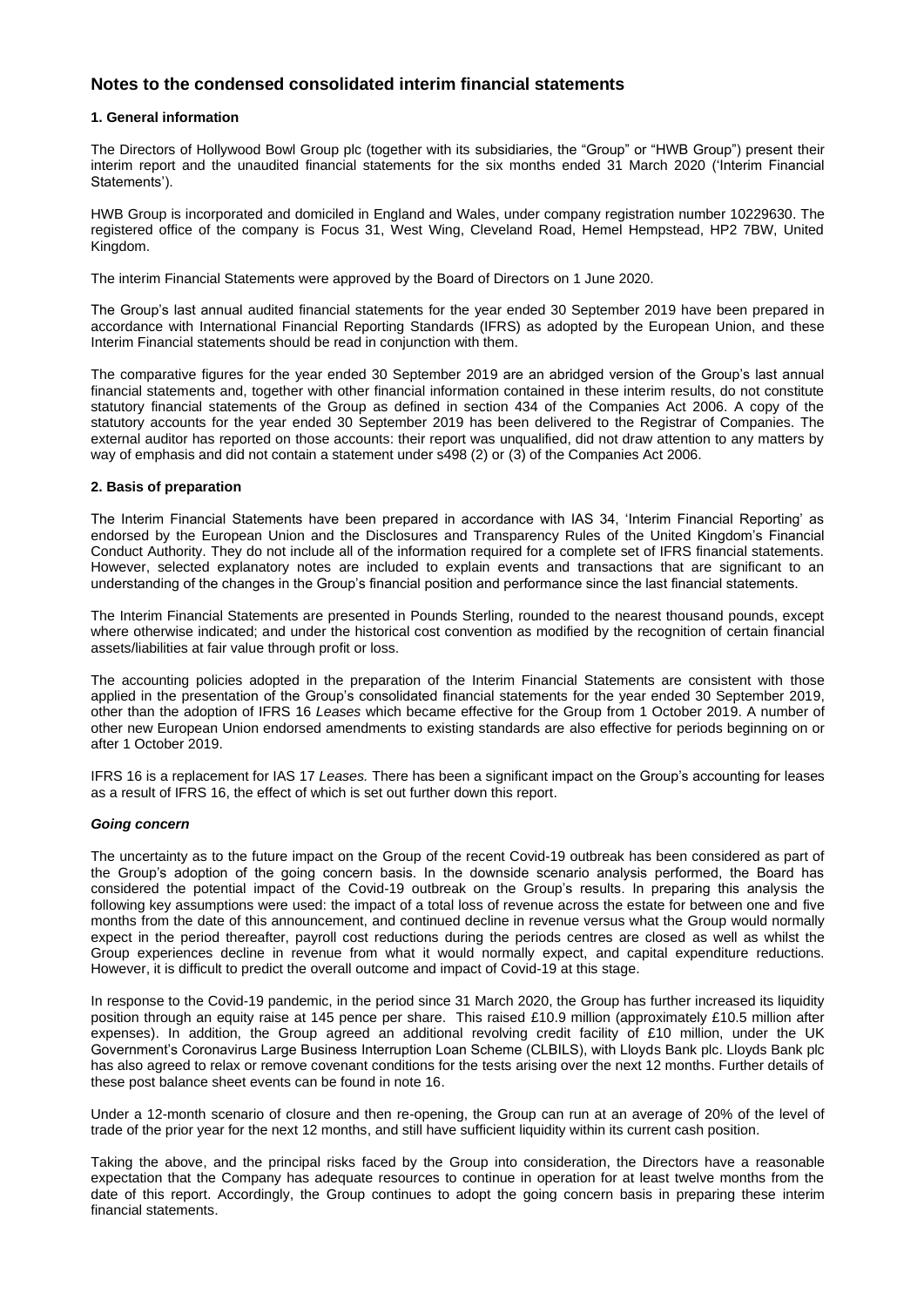#### *Accounting estimates and judgements*

In preparing these interim financial statements, management has made judgements, estimates and assumptions that affect the application of accounting policies and the reported amounts of assets and liabilities, income and expense. Actual results may differ from these estimates.

The significant judgements made by management in applying the Group's accounting policies and the key sources of estimation uncertainty were the same as those applied to the consolidated financial statements as at and for the year ended 30 September 2019, except for the accounting for the acquisition of amusement machines which are now accounted for under IFRS 16 as outlined below.

#### *Standards issued not yet effective*

At the date of authorisation of this financial information, certain new standards, amendments and interpretations to existing standards applicable to the Group have been published but are not yet effective, and have not been adopted early by the Group. The impact of these standards is not expected to be material.

#### *IFRS 16 Leases*

IFRS 16 Leases replaces existing guidance under IAS 17 and introduces a fundamental change to the recognition, measurement, presentation and disclosure of leases for lessees.

The Group adopted IFRS 16 with effect from 1 October 2019. The Group applied the standard using the modified retrospective approach and thus comparative information has not been restated and is presented, as previously reported, under IAS 17.

The new standard results in all property and amusement machine leases being recognised on the Statement of Financial Position as, from a lessee perspective, there is no longer any distinction between operating and finance leases. Under IFRS 16, an asset, based on the right to use a leased item over a long-term period and a financial liability to pay rentals are recognised. The only exceptions are short-term and low-value leases.

The Group leases properties, which under IAS 17 were classified as a series of operating lease contracts with payments made (net of any incentives received from the lessor) charged to profit or loss as arising over the period of the lease.

The Group obtains control over amusement machines using extended credit terms over 4 years. For financial years up to 30 September 2019, these were accounted for as property, plant and equipment under IAS 16, with an associated creditor with respect to the extended credit. Upon adoption of IFRS 16, the group has re-assessed the amusement machines contract as meeting the definition of a lease. Accordingly, these amusement machines have been accounted for under IFRS 16 from 1 October 2019.

From 1 October 2019, under IFRS 16, leases are recognised as a right-of-use asset with a corresponding lease liability from the date at which the leased asset becomes available for use by the Group. Each lease payment is allocated between the liability and a finance cost. The finance cost is charged to profit or loss over the lease period using the effective interest method. The right-of-use asset is depreciated over the shorter of the asset's useful life and the determined lease term, on a straight-line basis.

In applying IFRS 16 for the first time, the Group has used the following practical expedients permitted by the standard:

- Use of a single discount rate to a portfolio of leases with reasonably similar characteristics;
- Short-term leases (leases of less than 12 months) and leases with less than 12 months remaining as at the date of adoption of the new standard are not within the scope of IFRS 16;
- Leases for which the asset is of low value (IT equipment and small items of office equipment) are not within the scope of IFRS 16;
- Exclusion of initial direct costs from the measurement of the right-of-use asset on transition.

On adoption of IFRS 16, the Group recognised lease liabilities in relation to leases previously classified as 'operating leases' under the principles of IAS 17 Leases. For all leases, these liabilities were measured at the present value of the remaining lease payments, discounted using the Group's weighted average incremental borrowing rate as of 1 October 2019, specific to each type of lease. This was 4.25% for property leases and 2.75% for amusement machine leases. These rates were deemed appropriate given that the respective type of lease have reasonably similar characteristics.

The associated right-of-use assets were measured using the approach set out in IFRS 16.C8(b)(i), whereby right-of-use assets are measured at its carrying amount as if the standard had been applied since the lease commencement date, but discounted using the Group's incremental borrowing rate at the date of initial application.

Under IFRS 16, the right-of-use assets are tested for impairment in accordance with IAS 36 'Impairment of Assets'. This replaces the previous requirement to recognise a provision for onerous leases. An impairment assessment of the cash generating unit ("CGU") assets was performed on transition at 1 October 2019 with no initial impairment charge identified.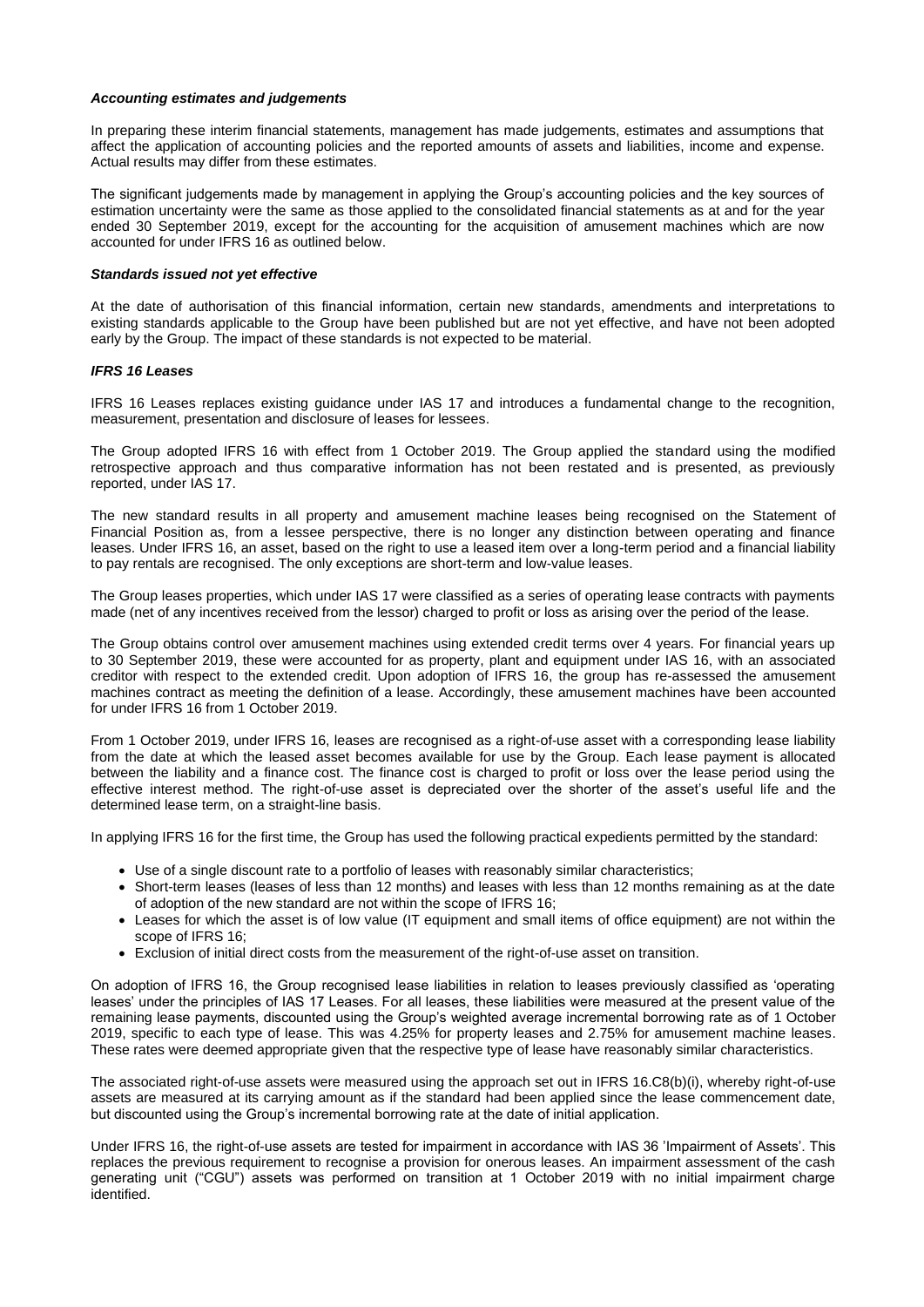The effect of the accounting policy change on the Condensed Consolidated Statement of Financial Position at implementation on 1 October 2019 was:

|                                                              | As at 30         |                |              |
|--------------------------------------------------------------|------------------|----------------|--------------|
|                                                              | <b>September</b> | <b>IFRS 16</b> | As at 1      |
|                                                              | 2019             | adjustments    | October 2019 |
|                                                              | (E'000)          | (£'000)        | (£'000)      |
| Assets                                                       |                  |                |              |
| Property, plant and equipment                                | 47,365           | (6,312)        | 41,053       |
| Right-of-use assets                                          |                  | 151,037        | 151,037      |
| Prepayments                                                  | 7,240            | (4, 561)       | 2,679        |
| Deferred tax asset                                           |                  | 5,286          | 5,286        |
| <b>Total assets</b>                                          | 54,605           | 145,450        | 200,055      |
|                                                              |                  |                |              |
| <b>Liabilities</b>                                           |                  |                |              |
| Lease liabilities – current                                  |                  | 11,305         | 11,305       |
| Lease liabilities - non-current                              |                  | 167,544        | 167,544      |
| Lease incentives – current (within other payables)           | 218              | (218)          |              |
| Lease incentives - non-current (within other payables)       | 2,437            | (2, 437)       |              |
| Rent-free creditor (within accruals)                         | 1,269            | (1,269)        |              |
| Amusement machine creditor – current (within other payables) | 2,652            | (2,652)        |              |
| Amusement machine creditor – non-current (within other       | 3,645            | (3,645)        |              |
| payables)                                                    |                  |                |              |
| <b>Total liabilities</b>                                     | 10,221           | 168,628        | 178,849      |
|                                                              |                  |                |              |
| Retained earnings                                            | 150,038          | (28,464)       | 121,574      |
| Retained earnings - deferred tax                             |                  | 5,286          | 5,286        |
| <b>Total retained earnings</b>                               | 150,038          | (23,178)       | 126,860      |

The adoption of IFRS 16 reduced opening retained earnings as at 1 October 2019 by £23.2m.

The table below presents a reconciliation from operating lease commitments disclosed at 30 September 2019 to lease liabilities recognised at 1 October 2019: **£'000**

|                                                            | £'000     |
|------------------------------------------------------------|-----------|
| Operating lease commitments disclosed at 30 September 2019 | 245,557   |
| Increased rent reviews <sup>1</sup>                        | -91       |
| Effect of discounting <sup>2</sup>                         | (73, 032) |
| Amusement machines <sup>3</sup>                            | 6,233     |
| Lease liabilities recognised as at 1 October 2019          | 178,849   |
|                                                            |           |
| Of which are:                                              |           |
| Current lease liabilities                                  | 11,305    |
| Non-current lease liabilities                              | 167,544   |
| Lease liabilities recognised as at 1 October 2019          | 178.849   |

 $1$  A number of outstanding rent-reviews have been finalised since the end of FY19; these were not included in the operating lease commitments disclosed at 30 September 2019.

<sup>2</sup> Previously, disclosures of lease commitments were undiscounted whilst under IFRS 16 lease commitments are discounted based on the Group's incremental borrowing rate.

<sup>3</sup> Previously, amusement machines were accounted for as property, plant and equipment.

During the period ended 31 March 2020, the application of IFRS 16 resulted in increased adjusted EBITDA, as reported in the Consolidated Income Statement and Statement of Comprehensive Income, of £7.6m in comparison to treatment under IAS 17. There was an increase to operating profit of £2.9m. The differences have arisen as operating lease payments under IAS 17 were replaced by a depreciation charge on right-of-use assets, and adjustments to rent free periods and other lease incentives. Profit before taxation therefore decreased by a total of £0.8m with the inclusion of £3.7m of finance costs under the new standard.

**£'000**

The table below reconciles operating profit between IAS 17 and the new standard, IFRS 16:

|                                                                                                                                                                                | L UUU             |
|--------------------------------------------------------------------------------------------------------------------------------------------------------------------------------|-------------------|
| Add: operating lease costs under IAS17                                                                                                                                         | 7,645             |
| Impact on adjusted EBITDA for the period ended 31 March 2020<br>Less: Depreciation of right-of-use assets for leases previously recognised as operating leases<br>under IAS 17 | 7.645<br>(4, 764) |
| Add: Gain on lease surrenders                                                                                                                                                  | 3                 |
| Impact on operating profit for the period ended 31 March 2020<br>Less: Finance costs associated with lease liabilities                                                         | 2,884<br>(3,696)  |
| Impact on profit before tax for the period ended 31 March 2020                                                                                                                 | (812)             |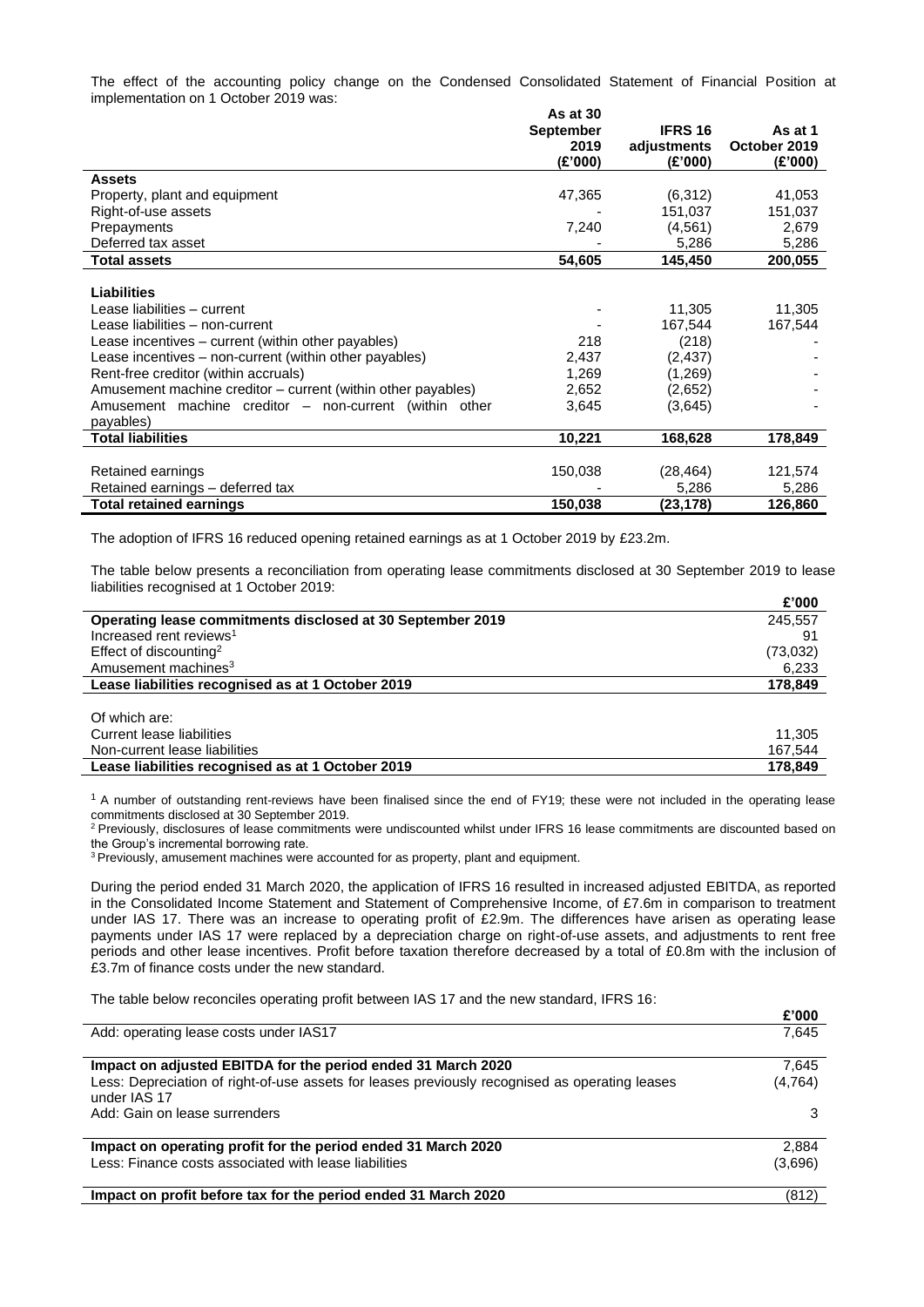On application of IFRS 16, there will be no impact on cash flows, except in relation to tax payments. The presentation of cash flows will change. Cash flows from operating activities will increase, but this will be offset by an increase in lease capital payments.

#### **3. Segmental reporting**

Management consider that the Group consists of a single segment and operates within the UK. No single customer provides more than 10 per cent. of the Group's revenue.

Within this one operating segment there are multiple revenue streams which consist of the following:

|                | <b>Six months</b><br>ended 31<br><b>March 2020</b><br><b>Unaudited</b><br>£'000 | <b>Six months</b><br>ended 31<br><b>March 2019</b><br><b>Unaudited</b><br>£'000 | Year ended<br>30 September<br>2019<br><b>Audited</b><br>£'000 |
|----------------|---------------------------------------------------------------------------------|---------------------------------------------------------------------------------|---------------------------------------------------------------|
| <b>Bowling</b> | 33,700                                                                          | 33,112                                                                          | 64,033                                                        |
| Mini golf      | 31                                                                              |                                                                                 |                                                               |
| Food and drink | 18,964                                                                          | 19,068                                                                          | 35,044                                                        |
| Amusements     | 16,378                                                                          | 14,669                                                                          | 30,395                                                        |
| Other          | 157                                                                             | 141                                                                             | 422                                                           |
|                | 69,230                                                                          | 66,990                                                                          | 129,894                                                       |

#### **4. Exceptional items**

Exceptional items are disclosed separately in the financial statements where the Directors consider it necessary to do so to provide further understanding of the financial performance of the Group. They are material items or expenses that have been separately disclosed due to the significance of their nature or amount:

|                         | <b>Six months</b><br>ended 31<br><b>March 2020</b><br><b>Unaudited</b><br>£'000 | <b>Six months</b><br>ended 31<br><b>March 2019</b><br><b>Unaudited</b><br>£'000 | Year ended<br>30 September<br>2019<br><b>Audited</b><br>£'000 |
|-------------------------|---------------------------------------------------------------------------------|---------------------------------------------------------------------------------|---------------------------------------------------------------|
| VAT rebate <sup>1</sup> | -                                                                               | 371                                                                             | 380                                                           |
|                         | ۰                                                                               | 371                                                                             | 380                                                           |

<sup>1</sup> The Group was able to make a one-off retrospective reclaim in respect of overpaid VAT relating to costs incurred in prior financial years.

#### **5. Finance expenses**

|                                                              | Six months<br>ended 31<br><b>March 2020</b><br><b>Unaudited</b><br>£'000 | <b>Six months</b><br>ended 31<br><b>March 2019</b><br><b>Unaudited</b><br>£'000 | Year ended<br>30 September<br>2019<br><b>Audited</b><br>£'000 |
|--------------------------------------------------------------|--------------------------------------------------------------------------|---------------------------------------------------------------------------------|---------------------------------------------------------------|
| Interest on bank borrowings                                  | 424                                                                      | 453                                                                             | 930                                                           |
| Other interest                                               |                                                                          |                                                                                 | 55                                                            |
| Unwinding of discount on provisions                          | 31                                                                       | 29                                                                              | 38                                                            |
| Effect of change in discount rate on provisions <sup>1</sup> | 622                                                                      |                                                                                 |                                                               |
| Finance costs on lease liabilities                           | 3,696                                                                    |                                                                                 |                                                               |
|                                                              | 4,773                                                                    | 482                                                                             | 1,023                                                         |

<sup>1</sup> There was a reduction in the discount rate, from 2.0% at 30 September 2019 to 0.5% at 31 March 2020, used in preparing the dilapidations provision for the six months ended 31 March 2020. This resulted in an additional non-cash interest expense in the period of £622,000 (31 March 2019 and 30 September 2019: £nil), and will unwind over the term of the property leases.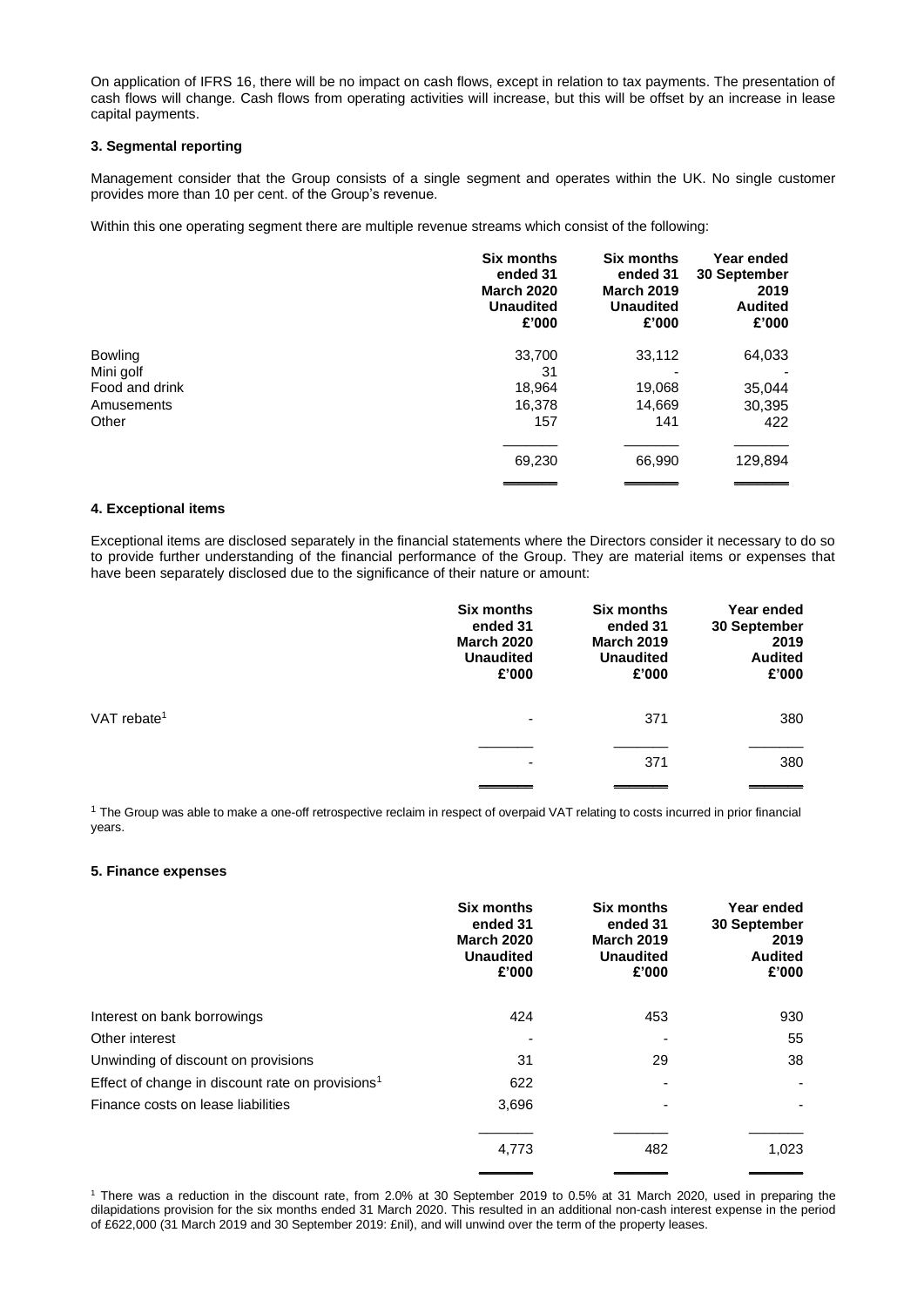#### **6. Earnings per share**

Basic earnings per share is calculated by dividing the profit to equity holders of Hollywood Bowl Group plc by the weighted average number of shares outstanding during the year, excluding invested shares held pursuant to Long Term Incentive Plans (note 13).

Diluted earnings per share is calculated by adjusting the weighted average number of ordinary shares outstanding to assume conversion of all dilutive potential ordinary shares. During the period ended 31 March 2020, the Group had potentially dilutive shares in the form of unvested shares pursuant to Long Term Incentive Plans (note 13).

|                                                                             | <b>Six months</b><br>ended 31<br><b>March 2020</b><br><b>Unaudited</b> | <b>Six months</b><br>ended 31<br><b>March 2019</b><br><b>Unaudited</b> | Year ended<br>30 September<br>2019<br><b>Audited</b> |
|-----------------------------------------------------------------------------|------------------------------------------------------------------------|------------------------------------------------------------------------|------------------------------------------------------|
| <b>Basic and diluted</b>                                                    |                                                                        |                                                                        |                                                      |
| Profit for the period after tax $(E'000)$                                   | 11,520                                                                 | 13.375                                                                 | 22,285                                               |
| Basic weighted average number of shares in issue<br>for the period (number) | 150,000,000                                                            | 150,000,000                                                            | 150,000,000                                          |
| Adjusted for share awards                                                   | 700,785                                                                | 529,032                                                                | 676,861                                              |
| Diluted weighted average number of shares                                   | 150,700,785                                                            | 150,529,032                                                            | 150,676,681                                          |
| Basic earnings per share (pence)                                            | 7.68                                                                   | 8.92                                                                   | 14.86                                                |
| Diluted earnings per share (pence)                                          | 7.64                                                                   | 8.89                                                                   | 14.79                                                |
|                                                                             |                                                                        |                                                                        |                                                      |

#### **Adjusted underlying earnings per share**

Adjusted earnings per share are calculated by dividing adjusted underlying earnings after tax by the weighted average number of shares issued during the year.

|                                                                              | <b>Six months</b><br>ended 31<br><b>March 2020</b><br><b>Unaudited</b> | <b>Six months</b><br>ended 31<br><b>March 2019</b><br><b>Unaudited</b> | Year ended<br>30 September<br>2019<br><b>Audited</b> |
|------------------------------------------------------------------------------|------------------------------------------------------------------------|------------------------------------------------------------------------|------------------------------------------------------|
| Adjusted underlying earnings after tax (before<br>exceptional items) (£'000) | 11.520                                                                 | 13.004                                                                 | 21,905                                               |
| Basic adjusted earnings per share (pence)                                    | 7.68                                                                   | 8.67                                                                   | 14.60                                                |
| Diluted adjusted earnings per share (pence)                                  | 7.64                                                                   | 8.64                                                                   | 14.54                                                |
|                                                                              |                                                                        |                                                                        |                                                      |

Adjusted underlying earnings after tax is calculated as follows:

|                                            | <b>Six months</b><br>ended 31<br><b>March 2020</b><br><b>Unaudited</b><br>£'000 | <b>Six months</b><br>ended 31<br><b>March 2019</b><br><b>Unaudited</b><br>£'000 | Year ended<br><b>30 September</b><br>2019<br><b>Audited</b><br>£'000 |
|--------------------------------------------|---------------------------------------------------------------------------------|---------------------------------------------------------------------------------|----------------------------------------------------------------------|
| Profit for the period before tax           | 14,468                                                                          | 16,385                                                                          | 27,588                                                               |
| Exceptional items (Note 4)                 |                                                                                 | (371)                                                                           | (380)                                                                |
| Adjusted underlying profit before taxation | 14,468                                                                          | 16,014                                                                          | 27,208                                                               |
| Less taxation                              | (2,948)                                                                         | (3,010)                                                                         | (5,303)                                                              |
| Adjusted underlying earnings after tax     | 11,520                                                                          | 13.004                                                                          | 21,905                                                               |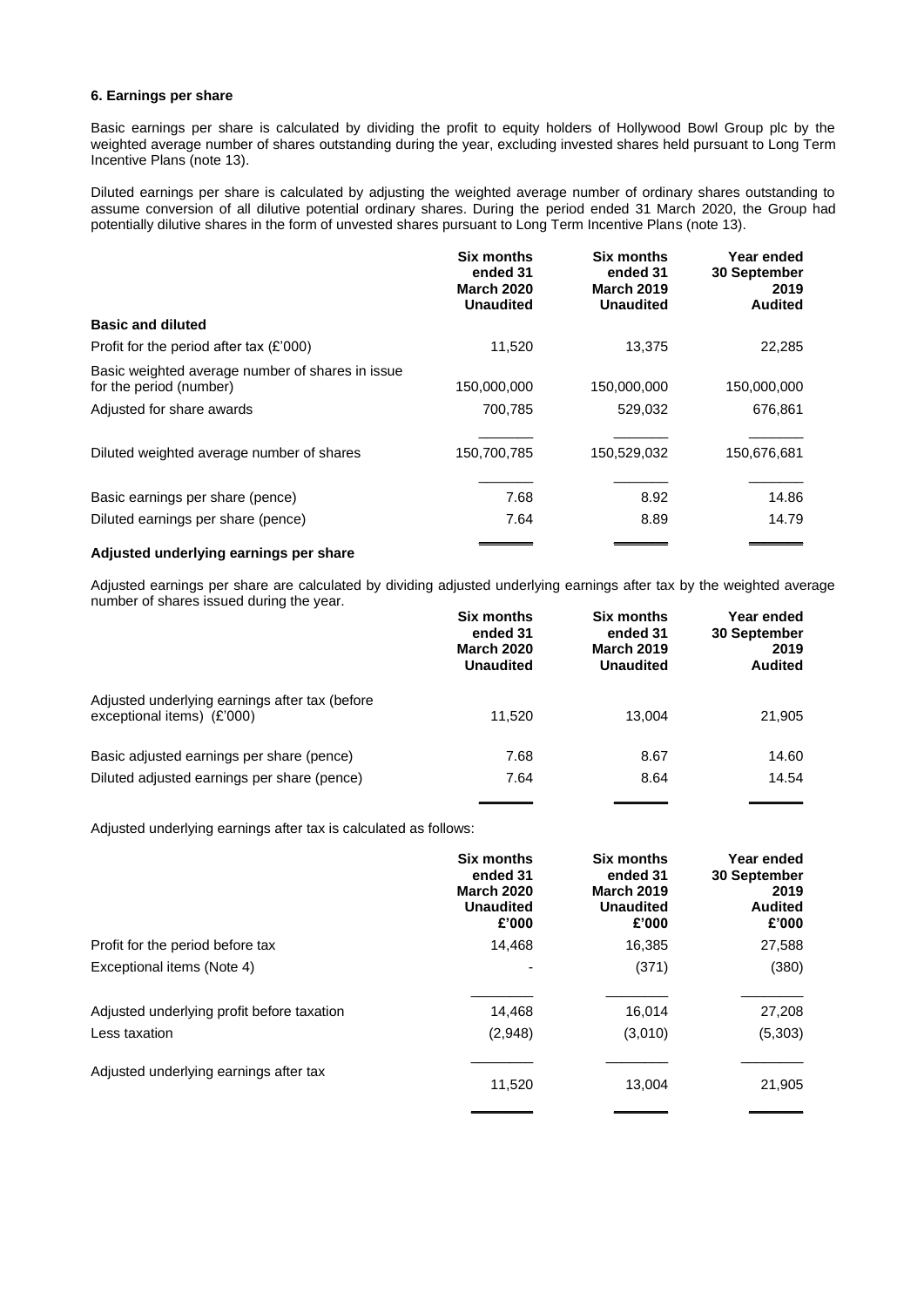#### **7. Taxation**

| The tax expense is as follows:                    | <b>Six months</b><br>ended 31<br><b>March 2020</b><br><b>Unaudited</b><br>£'000 | <b>Six months</b><br>ended 31<br><b>March 2019</b><br><b>Unaudited</b><br>£'000 | Year ended<br>30 September<br>2019<br><b>Audited</b><br>£'000 |
|---------------------------------------------------|---------------------------------------------------------------------------------|---------------------------------------------------------------------------------|---------------------------------------------------------------|
| - UK Corporation tax                              | 1,188                                                                           | 2,947                                                                           | 5,134                                                         |
| - Adjustments in respect of previous periods      |                                                                                 | 43                                                                              | 60                                                            |
| Total current tax                                 | 1,188                                                                           | 2,990                                                                           | 5,194                                                         |
| Deferred tax:                                     |                                                                                 |                                                                                 |                                                               |
| Origination and reversal of temporary differences | 1,682                                                                           | 20                                                                              | 123                                                           |
| Effects of changes in tax rates                   | 78                                                                              |                                                                                 | (14)                                                          |
|                                                   | 1,760                                                                           | 20                                                                              | 109                                                           |
| Total tax expense                                 | 2,948                                                                           | 3,010                                                                           | 5,303                                                         |

#### **Factors affecting tax charge:**

The income tax expense was recognised based on management's best estimate of the weighted average annual income tax rate expected for the full financial year applied to the profit before tax for the half year ended 31 March 2020. The effective tax rate has increased from 19.2% for the year ended 30 September 2019 to 20.4% for the six months ended 31 March 2020.

#### **Deferred tax**

At Budget 2020, the government announced that the Corporation Tax main rate for the years starting 1 April 2020 and 2021 would remain at 19%. As such, the rate used to calculate the deferred tax balances as at 31 March 2020 has increased from 17% to 19%.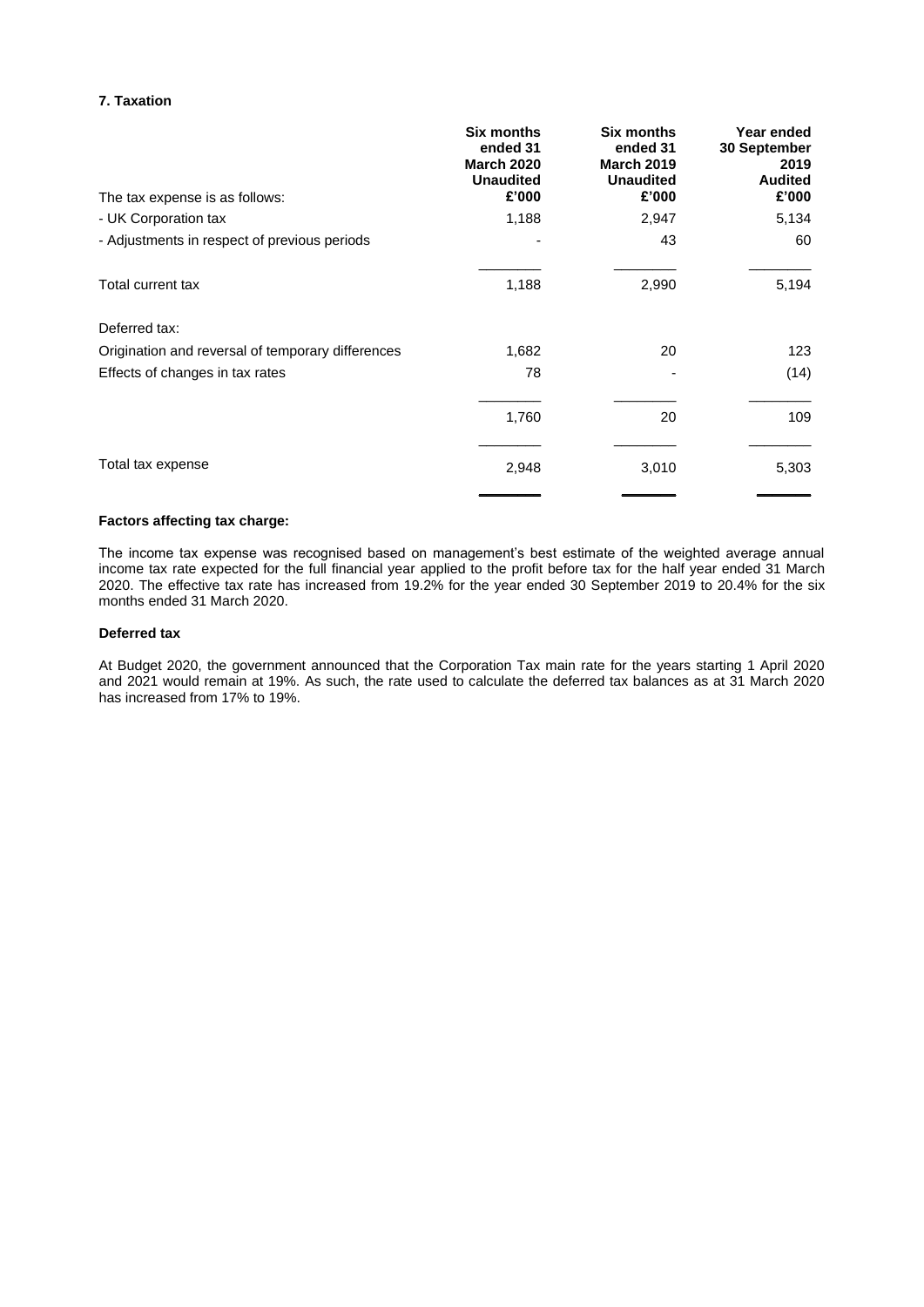## **8. Property, plant and equipment**

|                                                          | Long<br>leasehold<br>property<br>£'000 | <b>Short</b><br>leasehold<br>property<br>£'000 | Lanes and<br>pinspotters<br>£'000 | <b>Amusement</b><br>machines<br>£'000 | Plant &<br>machinery,<br>fixtures and<br>fittings<br>£'000 | Total<br>£'000 |
|----------------------------------------------------------|----------------------------------------|------------------------------------------------|-----------------------------------|---------------------------------------|------------------------------------------------------------|----------------|
| Cost:                                                    |                                        |                                                |                                   |                                       |                                                            |                |
| At 1 October 2018                                        | 1,251                                  | 18,311                                         | 8,561                             | 14,912                                | 25,699                                                     | 68,734         |
| Additions                                                |                                        | 5,321                                          | 1,594                             | 2,981                                 | 6,751                                                      | 16,647         |
| Disposals                                                | (10)                                   | (34)                                           | (85)                              | (1,531)                               | (3,039)                                                    | (4,699)        |
| At 30 September 2019 (audited)                           | 1,241                                  | 23,598                                         | 10,070                            | 16,362                                | 29,411                                                     | 80,682         |
| Additions                                                |                                        | 1,343                                          | 1,301                             |                                       | 8,113                                                      | 10,757         |
| Disposals                                                | (1)                                    | (71)                                           |                                   |                                       | (142)                                                      | (214)          |
| Adjustment on initial application of<br>IFRS 16 (Note 2) |                                        |                                                |                                   | (16, 362)                             |                                                            | (16, 362)      |
| At 31 March 2020 (unaudited)                             | 1,240                                  | 24,870                                         | 11,371                            |                                       | 37,382                                                     | 74,863         |
| Accumulated depreciation:                                |                                        |                                                |                                   |                                       |                                                            |                |
| At 1 October 2018                                        | 207                                    | 6,492                                          | 3,668                             | 8,173                                 | 9,117                                                      | 27,657         |
| Depreciation charge                                      | 48                                     | 2,201                                          | 413                               | 2,687                                 | 3,692                                                      | 9,041          |
| Disposals                                                | (10)                                   | (29)                                           | (60)                              | (810)                                 | (2, 472)                                                   | (3, 381)       |
| At 30 September 2019 (audited)                           | 245                                    | 8,664                                          | 4,021                             | 10,050                                | 10,337                                                     | 33,317         |
| Depreciation charge                                      | 24                                     | 1,178                                          | 354                               |                                       | 2,063                                                      | 3,619          |
| Disposals                                                | (1)                                    | (70)                                           |                                   |                                       | (133)                                                      | (204)          |
| Adjustment on initial application of<br>IFRS 16 (Note 2) |                                        |                                                |                                   | (10,050)                              | $\blacksquare$                                             | (10,050)       |
| At 31 March 2020 (unaudited)                             | 268                                    | 9,772                                          | 4,375                             |                                       | 12,267                                                     | 26,682         |
| Net book value                                           |                                        |                                                |                                   |                                       |                                                            |                |
| At 31 March 2020 (unaudited)                             | 972                                    | 15,098                                         | 6,996                             |                                       | 25,115                                                     | 48,181         |
| At 30 September 2019 (audited)                           | 996                                    | 14,934                                         | 6,049                             | 6,312                                 | 19,074                                                     | 47,365         |

Plant & machinery, fixtures and fittings includes £4,484,000 (30 September 2019: £1,228,000) of assets in the course of construction, relating to the development of new centres.  $\overline{a}$  $\overline{\phantom{a}}$ 

As at 31 March 2020, outstanding capital commitments totalled £1,050,000 (31 March 2019: £1,873,000; 30 September 2019: \_ £1,634,000).  $\overline{\phantom{a}}$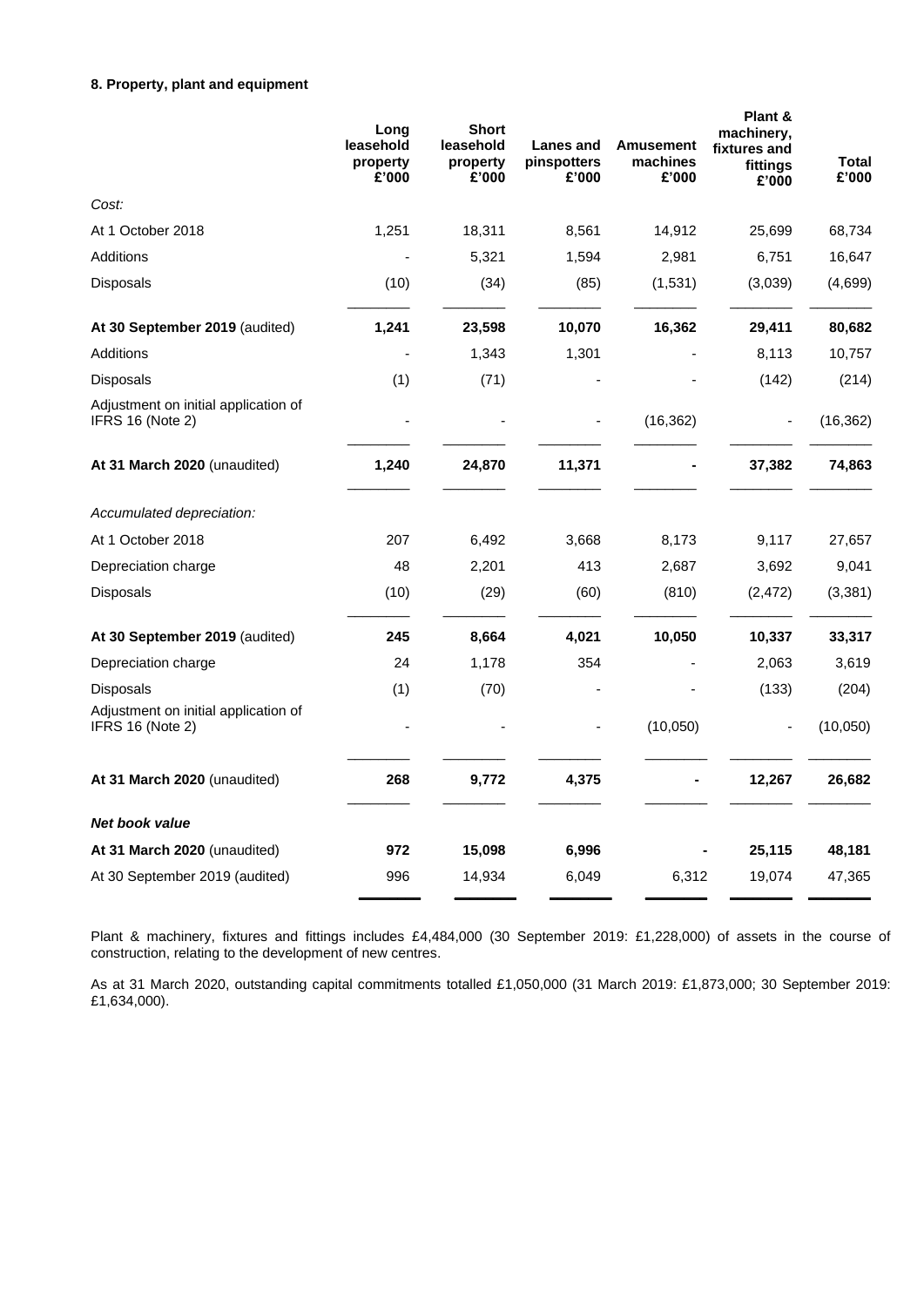### **9. Right-of-use assets**

| <b>Property</b><br>£'000                                    | <b>Amusement</b><br>machines<br>£'000 | <b>Total</b><br>£'000 |
|-------------------------------------------------------------|---------------------------------------|-----------------------|
| Cost                                                        |                                       |                       |
| At transition on 1 October 2019<br>144,909                  | 6,128                                 | 151,037               |
| Lease additions<br>1,807                                    | 1,108                                 | 2,915                 |
| Lease surrenders                                            | (208)                                 | (208)                 |
| At 31 March 2020 (unaudited)<br>146,716                     | 7,028                                 | 153,744               |
| Accumulated depreciation<br>At transition on 1 October 2019 |                                       |                       |
| Depreciation charge to profit or loss<br>4,839              | 1,395                                 | 6,234                 |
| Depreciation charge to PPE <sup>1</sup>                     | 269                                   | 269                   |
| Lease surrenders                                            | (150)                                 | (150)                 |
| At 31 March 2020 (unaudited)<br>5,108                       | 1,245                                 | 6,353                 |
| <b>Net book value</b>                                       |                                       |                       |
| At 31 March 2020 (unaudited)<br>141,608                     | 5,783                                 | 147,391               |
| At 30 September 2019 (audited)                              |                                       |                       |

 $1$  Depreciation incurred during the fit-out of a new property lease until the centre is open for trade is capitalised under IAS 16 *Property, plant and equipment* as part of the cost of the fit-out of the centre.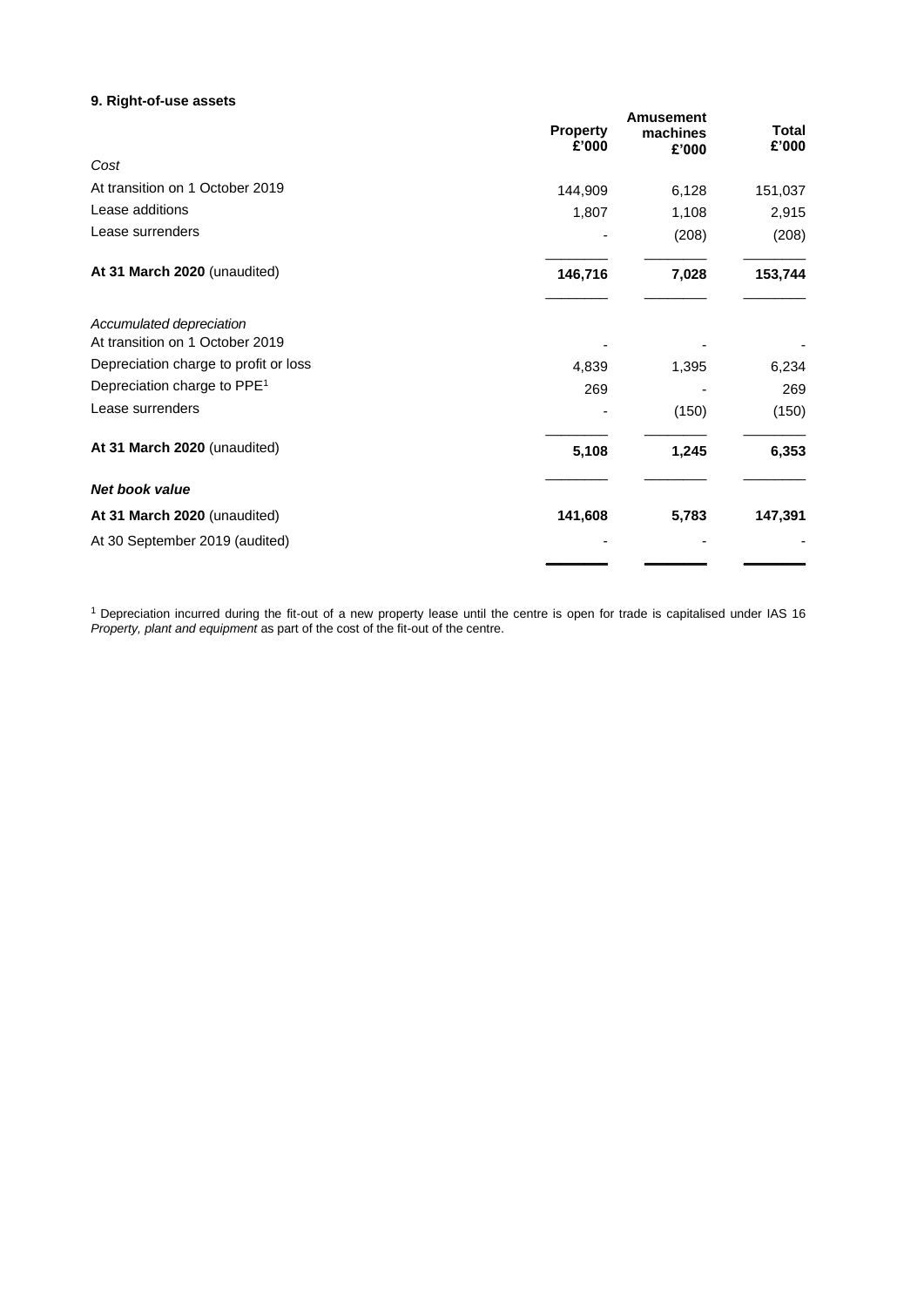# **10. Intangible assets**

|                                | Goodwill<br>£'000 | <b>Brand</b><br>£'000 | <b>Trademark</b><br>£'000 | <b>Software</b><br>£'000 | <b>Total</b><br>£'000 |
|--------------------------------|-------------------|-----------------------|---------------------------|--------------------------|-----------------------|
| Cost                           |                   |                       |                           |                          |                       |
| At 1 October 2018              | 75,034            | 3,360                 | 798                       | 1,455                    | 80,647                |
| Additions                      |                   |                       |                           | 311                      | 311                   |
| Disposals                      |                   |                       |                           | (129)                    | (129)                 |
| At 30 September 2019 (audited) | 75,034            | 3,360                 | 798                       | 1,637                    | 80,829                |
| Additions                      |                   |                       |                           | 165                      | 165                   |
| Disposals                      |                   |                       |                           |                          |                       |
| At 31 March 2020 (unaudited)   | 75,034            | 3,360                 | 798                       | 1,802                    | 80,994                |
| Accumulated amortisation       |                   |                       |                           |                          |                       |
| At 1 October 2018              |                   | 684                   | 216                       | 1,099                    | 1,999                 |
| Amortisation charge            |                   | 168                   | 50                        | 284                      | 502                   |
| Disposals                      |                   |                       |                           | (129)                    | (129)                 |
| At 30 September 2019 (audited) |                   | 852                   | 266                       | 1,254                    | 2,372                 |
| Amortisation charge            |                   | 84                    | 25                        | 149                      | 258                   |
| Disposals                      |                   |                       |                           |                          |                       |
| At 31 March 2020 (unaudited)   |                   | 936                   | 291                       | 1,403                    | 2,630                 |
| <b>Net book value</b>          |                   |                       |                           |                          |                       |
| At 31 March 2020 (unaudited)   | 75,034            | 2,424                 | 507                       | 399                      | 78,364                |
| At 30 September 2019 (audited) | 75,034            | 2,508                 | 532                       | 383                      | 78,457                |

### **11. Dividends**

The following dividends were declared and paid by the Group

|                                                                             | Six months<br>ended 31<br><b>March 2020</b><br><b>Unaudited</b><br>£'000 | <b>Six months</b><br>ended 31<br><b>March 2019</b><br><b>Unaudited</b><br>£'000 | Year ended<br>30 September<br>2019<br><b>Audited</b><br>£'000 |
|-----------------------------------------------------------------------------|--------------------------------------------------------------------------|---------------------------------------------------------------------------------|---------------------------------------------------------------|
| Final dividend year ended 30 September 2018 -                               |                                                                          |                                                                                 |                                                               |
| 4.23p per ordinary share                                                    |                                                                          | 6,344                                                                           | 6,344                                                         |
| Special dividend year ended 30 September 2018 -<br>4.33p per ordinary share |                                                                          | 6,495                                                                           | 6,495                                                         |
| Interim dividend year ended 30 September 2019 -<br>2.27p per ordinary share |                                                                          |                                                                                 | 3,405                                                         |
| Final dividend year ended 30 September 2019 -<br>5.16p per ordinary share   | 7,739                                                                    |                                                                                 |                                                               |
| Special dividend year ended 30 September 2019 -<br>4.50p per ordinary share | 6,750                                                                    |                                                                                 |                                                               |
|                                                                             | 14,489                                                                   | 12,839                                                                          | 16,244                                                        |
|                                                                             |                                                                          |                                                                                 |                                                               |

The Board does not intend to declare an Interim ordinary dividend at this time.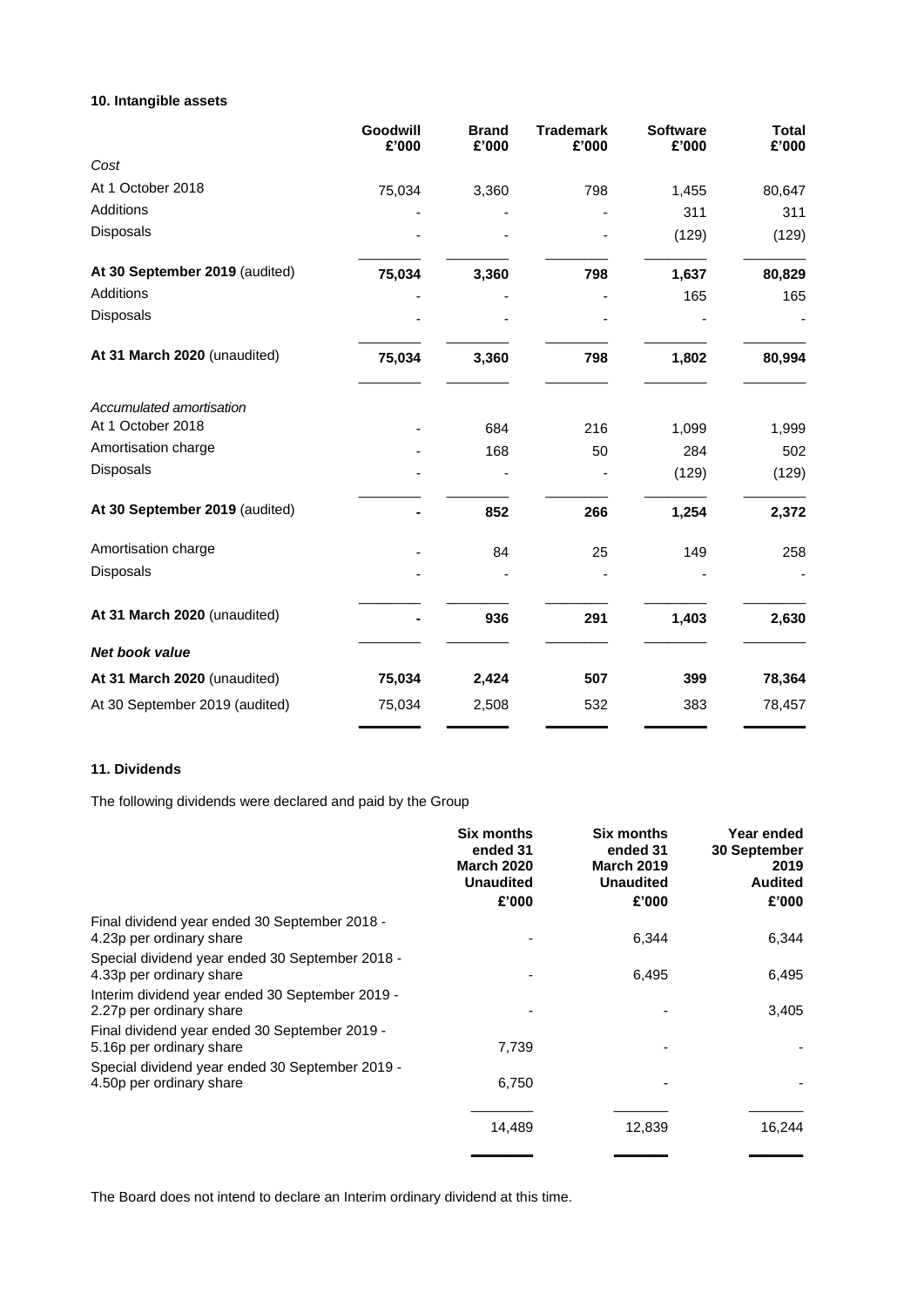#### **12. Loans and borrowings**

|                                  | 31 March<br>2020<br><b>Unaudited</b><br>£'000 | 31 March<br>2019<br><b>Unaudited</b><br>£'000 | 30 September<br>2019<br><b>Audited</b><br>£'000 |
|----------------------------------|-----------------------------------------------|-----------------------------------------------|-------------------------------------------------|
| <b>Current</b>                   |                                               |                                               |                                                 |
| Bank loan                        | 1,380                                         | 1,380                                         | 1,380                                           |
| Revolving credit facility        | 4,000                                         |                                               |                                                 |
| Borrowings (less than 1 year)    | 5,380                                         | 1,380                                         | 1,380                                           |
| <b>Non-current</b>               |                                               |                                               |                                                 |
| Bank loan                        | 24,693                                        | 26,073                                        | 25,383                                          |
|                                  |                                               |                                               |                                                 |
| Borrowings (greater than 1 year) | 24,693                                        | 26,073                                        | 25,383                                          |
| <b>Total borrowings</b>          | 30,073                                        | 27,453                                        | 26,763                                          |
|                                  |                                               |                                               |                                                 |

The bank loans are secured by a fixed and floating charge over all assets.

On 21 September 2016, the Group entered into a £30m facility with Lloyds Bank plc. This facility is due for repayment in instalments over a five year period up to the expiry date of 20 September 2021. The first repayment of £0.75m was due 31 December 2017, and subsequently will be repaid in 6-monthly instalments up to 31 December 2020. The remaining balance of £24.75m will be repayable at the expiry date of 20 September 2021. As at 31 March 2020, the outstanding loan balance, excluding the amortisation of issue costs, was £26,250,000 (31 March 2019: £27,750,000 and 30 September 2019: £27,000,000). In addition, the Group has a £5,000,000 revolving credit facility of which £1,000,000 remains undrawn. All loans carry interest at LIBOR plus a margin, which varies in accordance with the ratio of net debt divided by EBITDA and cash flow cover. The margin at 31 March 2020 is 1.75 per cent. (31 March 2019 and 30 September 2019: 1.75 per cent.). The Group considers this feature to be a non-financial variable that is specific to a party to the contract and hence not treated as an embedded derivative.

The terms of the Facility include the following Group financial covenants:

(i) that the ratio of consolidated total net debt to EBITDA in respect of any relevant period shall not exceed 1.25:1 and (ii) that the ratio of consolidated cash flow to consolidated debt service in respect of any relevant period shall not be less than 1:1

The Group operated within these covenants during the period and the previous period.

See note 16 for updated covenants for the next twelve months following changes to the facility on 7 May 2020.

#### **13. Share-based payments Long term employee incentive costs**

The Group had the following share based payment arrangements in operation during the period:

- a) The Hollywood Bowl Group plc Long Term Incentive Plan 2017
- b) The Hollywood Bowl Group plc Long Term Incentive Plan 2018
- c) The Hollywood Bowl Group plc Long Term Incentive Plan 2019
- d) The Hollywood Bowl Group plc Long Term Incentive Plan 2020
- e) The Hollywood Bowl Group plc Save-As-You-Earn Scheme 2018
- f) The Hollywood Bowl Group plc Save-As-You-Earn Scheme 2019
- g) The Hollywood Bowl Group plc Save-As-You-Earn Scheme 2020

The Group recognised a total charge of £336,000 in the 6 months ended 31 March 2020 (31 March 2019: £265,000, 30 September 2019: £662,000) in respect of the Group's share based payment arrangements and related employer's national insurance of £49,000 (31 March 2019: £37,000, 30 September 2019: £87,000).

#### *Long Term Incentive Plans*

HWB Group plc operates Long Term Incentive Plans (LTIPs) for certain key management. In accordance with IFRS 2 Share Based Payments, the value of the awards is measured at fair value at the date of the grant. The fair value is determined based on the exercise price and number of shares granted and is written off on a straight-line basis over the vesting period, based on management's estimate of the number of shares that will eventually vest. In accordance with the LTIP schemes outlined in the Group's Remuneration Policy (Annual Report FY2019), the vesting of these awards is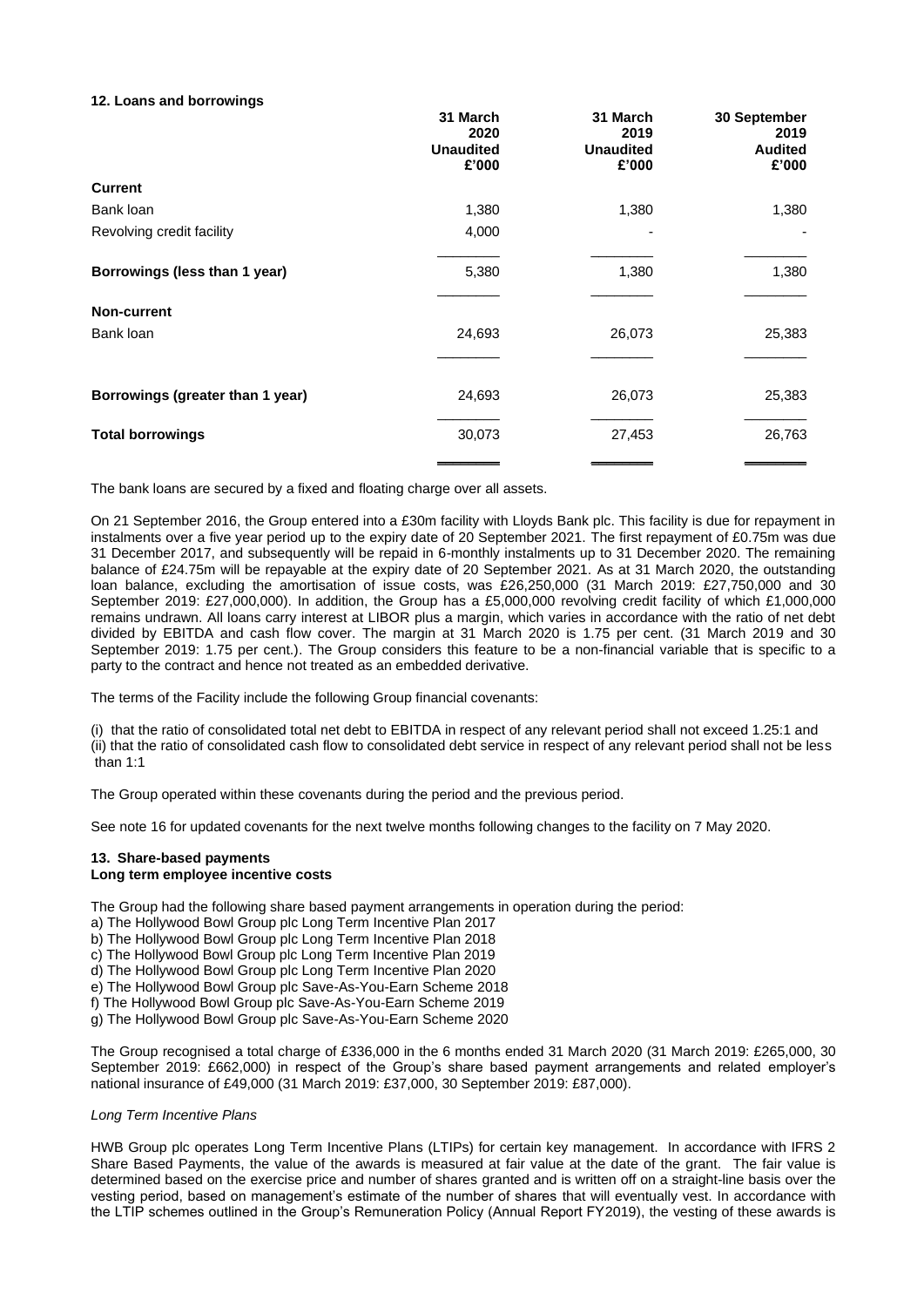conditional upon the achievement of an EPS target set at the time of grant and measured at the end of a 3 year period ending 30 September 2019, 2020, 2021 and 2022 and the Executive Directors' continued employment at the date of vesting.

During the six months ended 31 March 2020, 358,809 share awards were granted under the 2020 LTIP. For this grant, the Group recognised a charge of £47,371 and related employer national insurance of £6,537.

During the six months ended 31 March 2019, 403,018 share awards were granted under the 2019 LTIP. For this grant, the Group recognised a charge of £34,944 and related employer national insurance of £4,822.

#### *Save-As-You-Earn Plans*

On 1 February 2020, HWB Group plc launched its third Save-As-You-Earn plan (SAYE), available to all employees of the Group. The SAYEs permit the grant to employees of options in respect of ordinary shares linked to a bank Save-As-You-Earn contract for a term of three years.

In accordance with IFRS 2 Share Based Payments, the value of the awards are measured at fair value at the date of the grant. The fair value is expensed on a straight-line basis over the vesting period, based on management's estimate of the number of shares that will eventually vest.

For the six months ended 31 March 2020, the Group has recognised £12,433 of share-based payment expense in the profit or loss account (31 March 2019: £8,002 and 30 September 2019: £28,707).

#### **14. Principal Risks and Uncertainties**

The Group's business has been significantly disrupted as a result of the Covid-19 pandemic. This has caused the Group to suspend business operations, and there remains some uncertainty as to when this will change. There are a number of potential risks and uncertainties which could have a material impact on the Group's performance over the remaining six months of the financial year.

The Covid-19 pandemic will have an impact on the economic condition in the UK and hence on the Group, and could potentially heighten other risk factors, for example through the impact on third party suppliers, although in the main, these are large well-funded businesses. These two risks were identified at 30 September 2019, but Covid-19 has increased their likelihood.

With the addition of the risk related to the impact of Covid-19, the directors consider that the principal risks and uncertainties otherwise remain as set out in the Annual Report for the year ended 30 September 2019.These risksare summarised below, and how the Group seeks to mitigate these risks is set out on pages 26 to 29 of the Annual Report and Accounts 2019, which can be found a[t www.hollywoodbowlgroup.com.](http://www.hollywoodbowlgroup.com/)

In summary, these include:

- The economic condition in the UK
- Dependency on the performance of IT systems
- Delivery of products from third party suppliers which are key to the customer experience
- Retention of key team members
- Data security and protection
- Compliance with regulatory requirements
- Breach of laws and regulations

The Group's Board notes that whilst the immediate uncertainties surrounding Brexit have been removed, a level of uncertainty will remain until negotiations around trading arrangements are concluded. However, Brexit may ultimately impact consumer prosperity and disposable income, which may adversely affect demand for the Group's services.

#### **Covid-19**

The Group actioned the temporary closure of its centres on 20 March 2020 as a result of the Covid-19 pandemic, in line with Government guidance, and set about reducing the financial risk to the business during the closure period.

The Group has welcomed the granting of the one-year exemption granted from business rates and the deferral of VAT payments announced by the Government, which combined are expected to result in cash savings of £6m for the current financial year (FY2020), and therefore reduce the financial risk this year.

A key priority for management is the welfare of its team members and with the support from the Coronavirus Job Retention Scheme, the Group intends to keep its team members at full salary levels for as long as is practicable.

Alongside this Government support, management have taken several actions regarding capex and opex. These include the pausing of refurbishments and new centre fit outs as well as the renegotiation of supplier contracts and payment terms, which will reduce costs and conserve cash while the Covid-19 situation continues. However, management